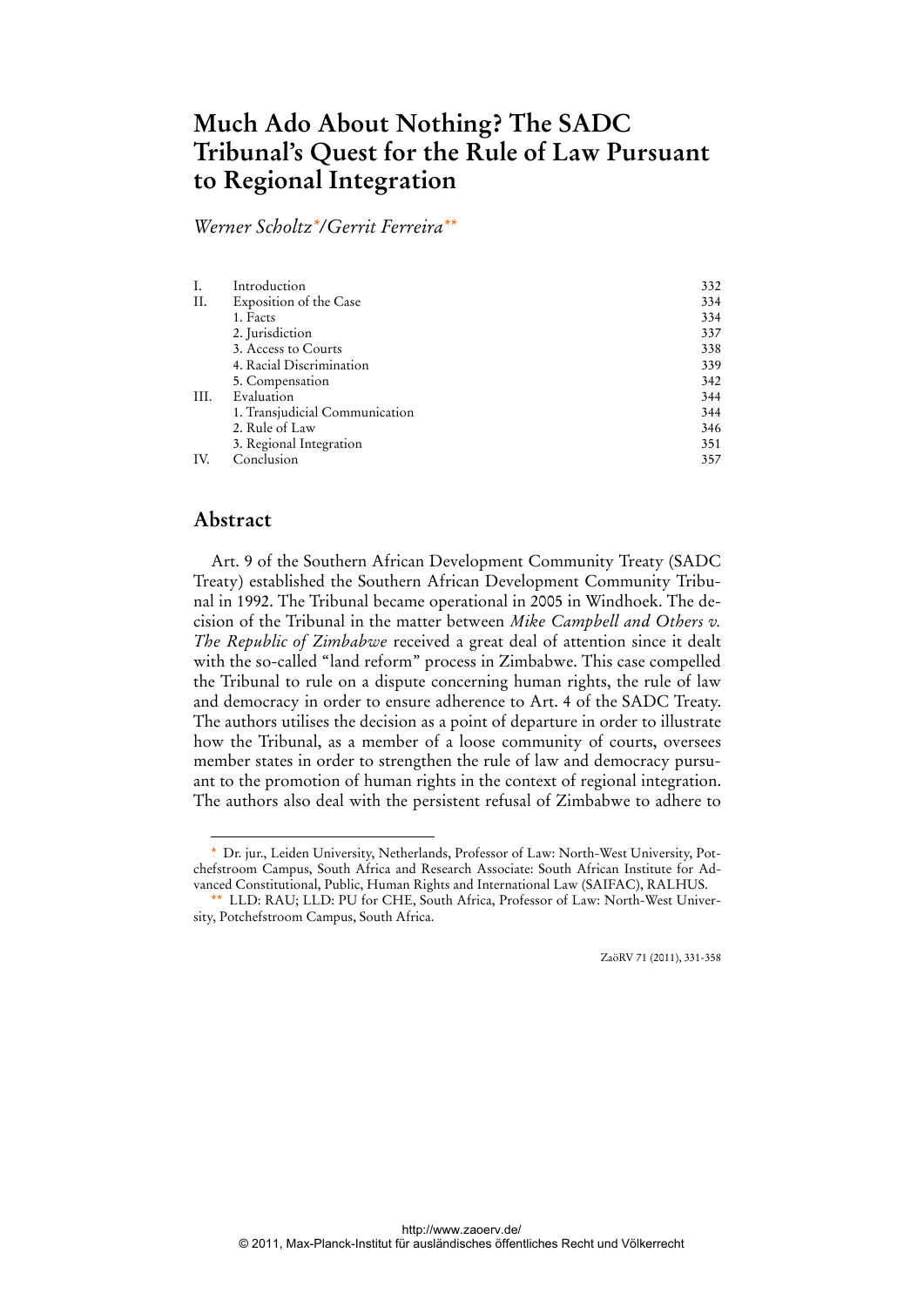the decisions of the Tribunal and indicate that this disdain for the rule of law is not beneficial to the scheme of regional integration in Southern Africa.

## **I. Introduction**

Art. 9 of the SADC Treaty<sup>1</sup> established the SADC Tribunal<sup>2</sup> in 1992. The Tribunal became operational in 2005 in Windhoek, Namibia.<sup>3</sup> It is the main objective of the Tribunal "to ensure adherence to and the proper interpretation of the provisions of this Treaty and subsidiary instruments and to adjudicate upon such disputes as may be referred to it".<sup>4</sup> The Tribunal "shall give advisory opinions on such matters as the Summit or the Council may refer to it".<sup>5</sup> Furthermore, the decisions of the Tribunal have a final and binding character.<sup>6</sup> The Tribunal has jurisdiction over all disputes and applications referred to it in accordance with the provisions of the Treaty and the Protocol, and which relate to the interpretation and application of the Treaty.<sup>7</sup> The members of the Tribunal must also be committed to the "international character of SADC", and shall not seek or receive instructions from any external entities.<sup>8</sup> Thus, the members of the Tribunal must act independent pursuant to the objectives of SADC. The Treaty does not regulate the Tribunal in detail since it stipulates that a protocol must provide for the "composition, powers, functions, procedures and other related matters" of the Tribunal.<sup>9</sup> Thus, the SADC Protocol on Tribunal and the Rules of Procedure Thereof was authorised by the Heads of State or Government of SADC Member States during 2000.<sup>10</sup>

ZaöRV 71 (2011)

<sup>1</sup> Southern African Development Community Treaty, hereafter "Treaty", http://www. sadc.int.

<sup>2</sup> Southern African Development Community Tribunal, hereafter "Tribunal".

<sup>3</sup> http://www.sadc-tribunal.org.

<sup>4</sup> Art. 16 para. 1 Treaty.

<sup>5</sup> Art. 16 para. 4 Treaty.

<sup>6</sup> Art. 16 para. 5 Treaty.

<sup>7</sup> Art. 14 lit. (a) SADC Protocol on Tribunal and Rules of Procedure Thereof, hereafter "Protocol".

<sup>8</sup> Art. 17 para. 2 Treaty. It must be borne in mind that SADC is an international organisation. See Art. 3 of the Treaty.

<sup>&</sup>lt;sup>9</sup> Art. 16 para. 2 Treaty.

<sup>10</sup> Art. 3 of the Protocol regulates the constitution and composition of the Tribunal.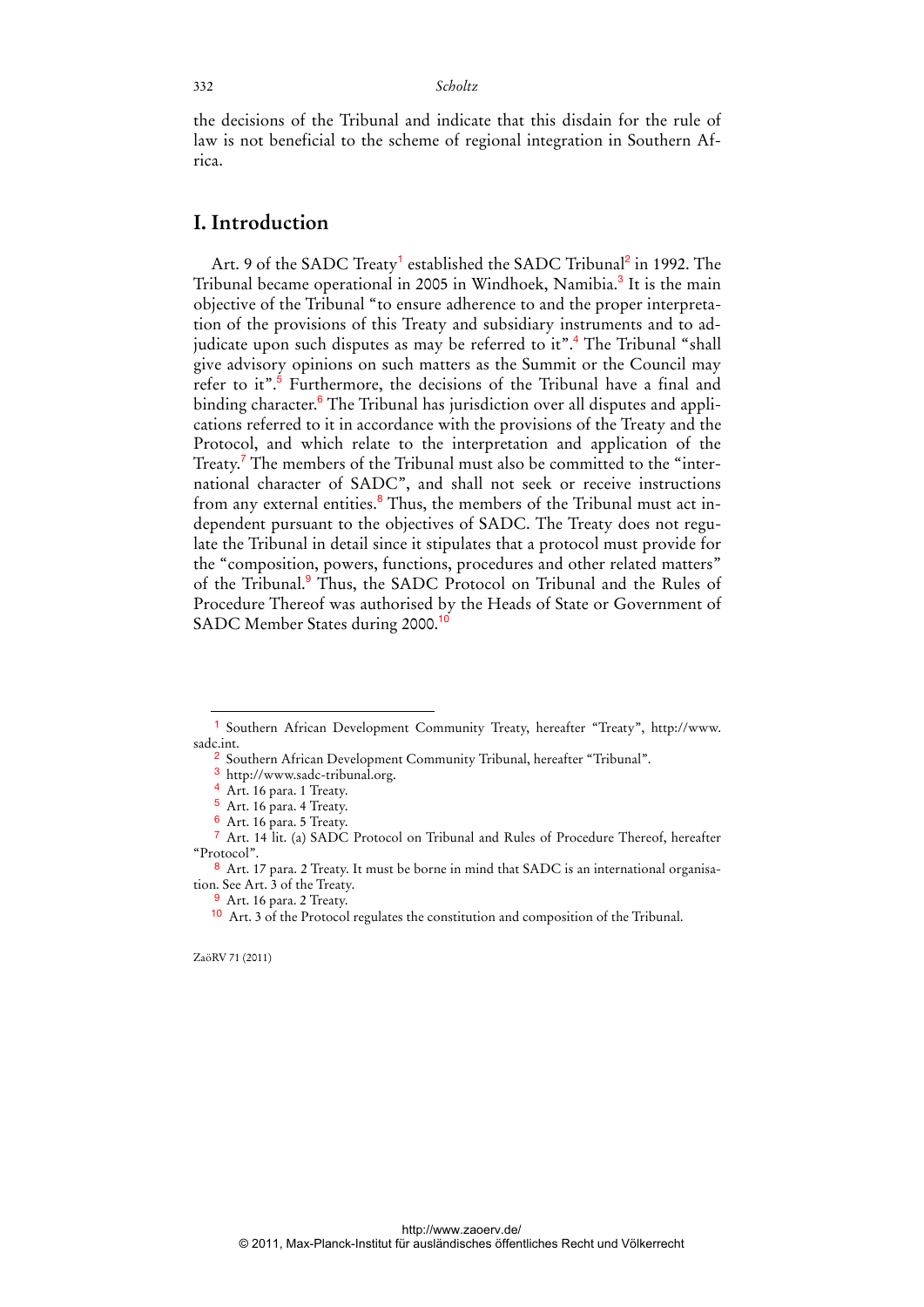The Tribunal has not had much opportunity to exercise its jurisdiction. However, the decision of the Tribunal in the second case<sup>11</sup> it adjudicated received a great deal of attention since it dealt with the so-called "land reform" process in Zimbabwe. This case compelled the Tribunal to rule on a dispute concerning human rights, the rule of law and democracy in order to ensure adherence to Art. 4 lit. (c) of the Treaty.

It is therefore the primary aim of this article to use the decision as a point of departure in order to illustrate how the Tribunal, as a member of a loose community of courts, oversees member states in order to strengthen the rule of law and democracy pursuant to the promotion of human rights in the context of regional integration.<sup>12</sup>

Thus, we shall provide a brief exposition of the decision of the Tribunal in *Mike Campbell and Others v. The Republic of Zimbabwe*. 13 Subsequently, a more in depth discussion of certain implications of the decision will follow. The decision draws from national and international case law in order to interpret human rights law. This exercise in transjudicial communication will therefore be a focal point of the authors. The authors furthermore reflect on human rights, the rule of law and democracy in the context of the role of the tribunal pursuant to regional integration and the rule of law. The refusal of the Zimbabwean government to adhere to the decision and the inaction of the Summit in this regard, however, leads the authors to question the impact that the Tribunal may have in the scheme of regional integration. On a more positive note, the authors indicate that one of the member states came to the rescue to uphold the decision of the Tribunal and the rule of law in Southern Africa. The authors conclude the article with some critical views.

 $\ddot{ }$ 

<sup>11</sup> The first case involved a labour dispute between a national of Malawi and the SADC secretariat. See *Ernest Francis Mtingwi v. the SADC Secretariat SADC (T)* Case No. 1/2007.

<sup>&</sup>lt;sup>12</sup> It is not our intent to deliver a mere case note or discussion since other authors have done this. See *M. Beukes*, Zimbabwe in the Dock: The Southern Africa Development Community (SADC) Tribunal's First Decision, SAYIL 33 (2008), 228 et seq. This case note presents a brief summary of the decision, rather than a critical discussion. For some analysis of the decision *A. Moyo*, Defending Human Rights and the Rule of Law by the SADC Tribunal: Campbell and Beyond, African Human Rights Law Journal 9 (2009), 590 et seq.

<sup>13</sup> *Mike Campbell and Others v. The Republic of Zimbabwe SADC (T)* Case No. 2/2007.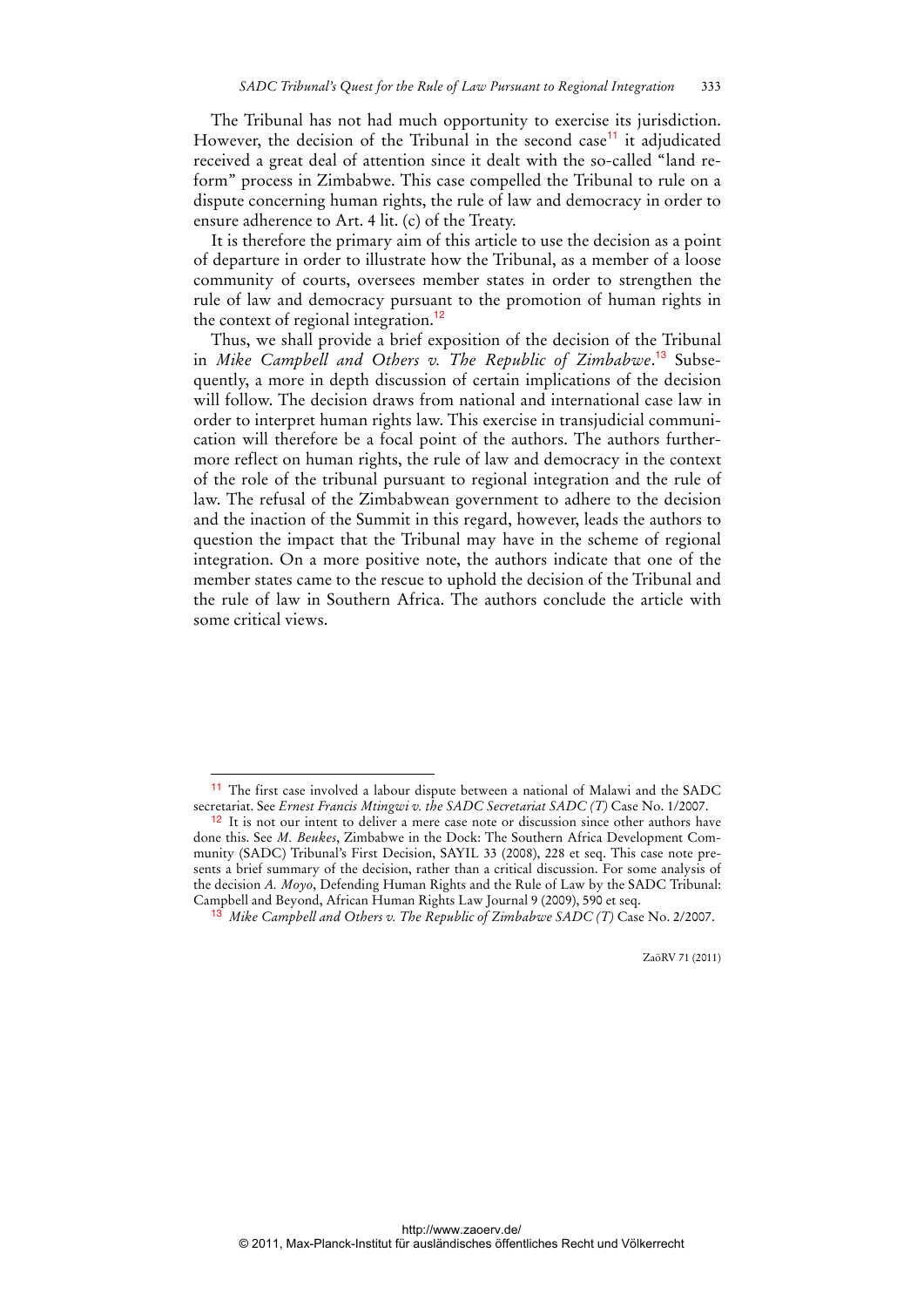## **II. Exposition of the Case**

## **1. Facts**

In the matter between *Mike Campbell and Others v. The Republic of Zimbabwe* the SADC Tribunal had to deal with the validity of the government of Zimbabwe's land reform programme. On 11.10.2007, the first and second applicants filed an application with the Tribunal in which they challenged the respondent's acquisition of agricultural land owned by the applicants. In an additional application in terms of Art. 28 of the Protocol on Tribunal and the Rules of Procedure Thereof, they simultaneously requested that they be granted an order restraining the respondent from removing or allowing the removal of the applicants from their land, pending the determination of the matter.<sup>14</sup>

Section 16B of Amendment 17  $(2005)^{15}$  to the Constitution of Zimbabwe provides *inter alia* that agricultural land may be acquired by the government for the purposes of resettlement in order to give effect to the government's land reform policy. Amendment 17 further determines that land so acquired vests in the state and no compensation shall be payable to the owners except for any improvements effected on such land before it was acquired. In addition, Amendment 17 ousted the jurisdiction of the Zimbabwean courts to entertain any challenge concerning such acquisitions. Implementing Amendment 17, the Zimbabwean government confiscated the land of most white commercial farmers in Zimbabwe; including some of the 79 applicants in this matter. The said applicants consequently approached the SADC Tribunal and submitted the following:<sup>16</sup>

- The Zimbabwean government acted in breach of its obligations under the Treaty of the Southern African Development Community by enacting and implementing Amendment 17;

- The responsible Minister failed to employ reasonable and objective criteria in order to establish whether the confiscated farms were reasonably necessary for resettlement purposes in conformity with the land reform programme;

- The applicants were denied access to the Zimbabwean courts to challenge the legality of the compulsory acquisition of their lands;

The applicants had suffered racial discrimination insofar as they were the only ones whose lands have been acquired under Amendment 17; and

 $\overline{a}$ 

<sup>14</sup> Tribunal, 4.

<sup>15</sup> Tribunal, 8 et seq. Section 16B of Amendment 17 (2005), hereinafter referred to as Amendment 17.

<sup>&</sup>lt;sup>16</sup> Tribunal, 12 et seq.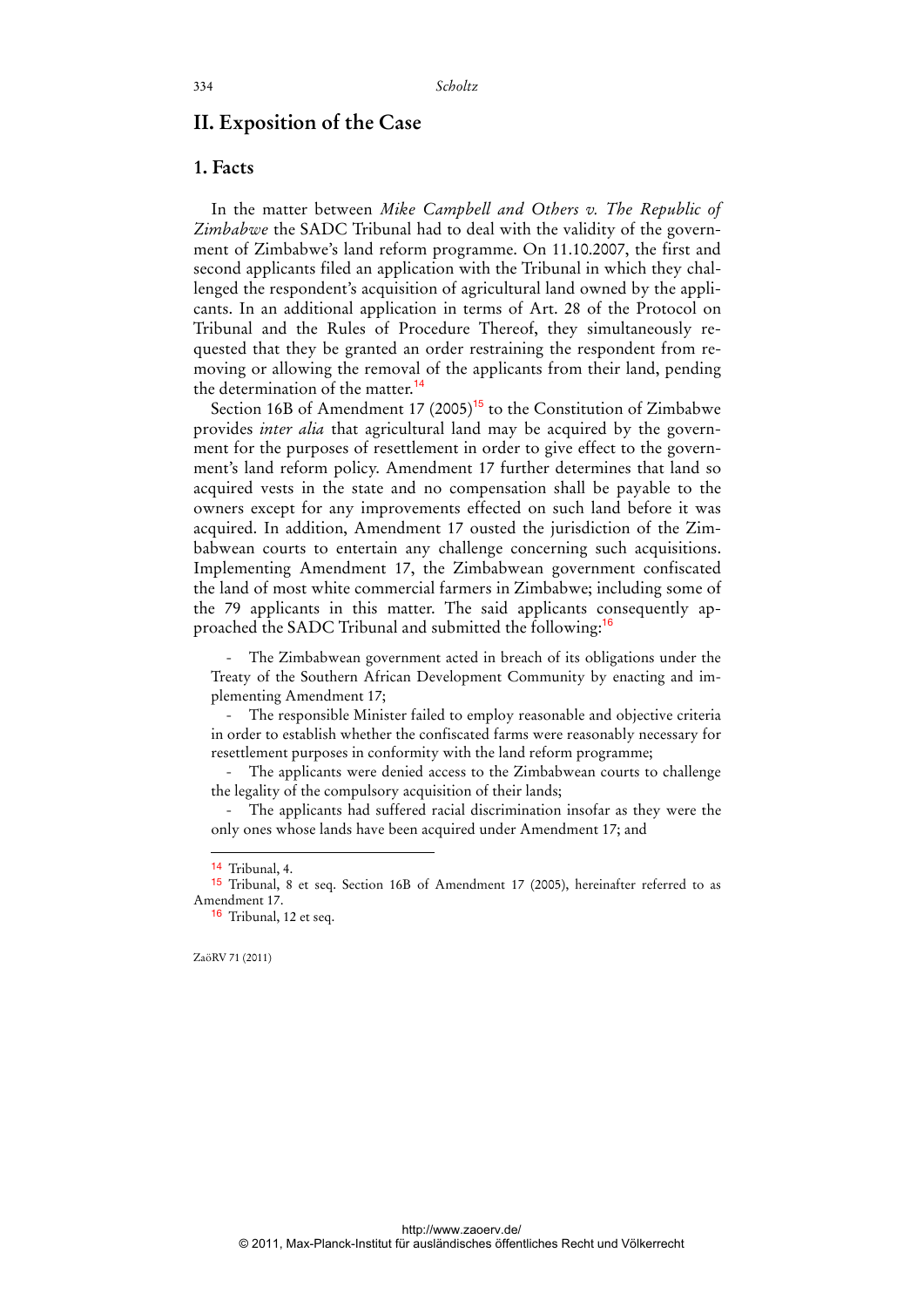The applicants were denied compensation in respect of the lands acquired from them.

#### The respondent in turn argued *inter alia* as follows:<sup>17</sup>

- The Tribunal has no jurisdiction to entertain the application under the Treaty of the Southern African Development Community;

- Land is acquired from mainly white farmers who own large tracts of land suitable for agricultural resettlement, and this policy cannot be described as racist because it is brought about by colonial history;

- The respondent also acquired land from a few black Zimbabweans who possessed large tracts of land;

The applicants will receive compensation in terms of Amendment 17;

The compulsory acquisition of land is aimed at correcting inequities pertaining to colonially inherited land ownership; and

- The applicants have not been denied access to the Zimbabwean courts as they could seek judicial review if they wish to.

Against this background, the Tribunal formulated the issues to be determined as follows:<sup>18</sup>

Whether or not the Tribunal has jurisdiction to entertain the application;

Whether or not the applicants have been denied access to the courts in Zimbabwe;

- Whether or not the applicants have been discriminated against on the basis of race; and

- Whether or not compensation is payable for the land compulsorily acquired from the applicants by the respondent.

The first and second applicants (*William Campbell (Pvt) Ltd* and *William Michael Campbell*) initially started proceedings in the Supreme Court of Zimbabwe against the acquisition of their agricultural lands by the respondent.<sup>19</sup> They argued before the Supreme Court that Amendment 17 violated their right to equal treatment before the law, to a fair hearing before an independent and impartial court of law or tribunal, and their right not to be discriminated against regarding their ownership of land based on race or place of origin. However, before the Supreme Court of Zimbabwe could have delivered its judgment, the first and second applicants as mentioned earlier, filed an application before the Tribunal for an interim order restraining the respondent from removing or allowing the removal of the applicants

 $\overline{a}$ 

<sup>17</sup> Tribunal, 4 et seq.

<sup>18</sup> Tribunal, 6 et seq.

<sup>19</sup> *Mike Campbell (Pty) Ltd v. Minister of National Security Responsible for Land, Land Reform and Resettlement* (SC 49/07).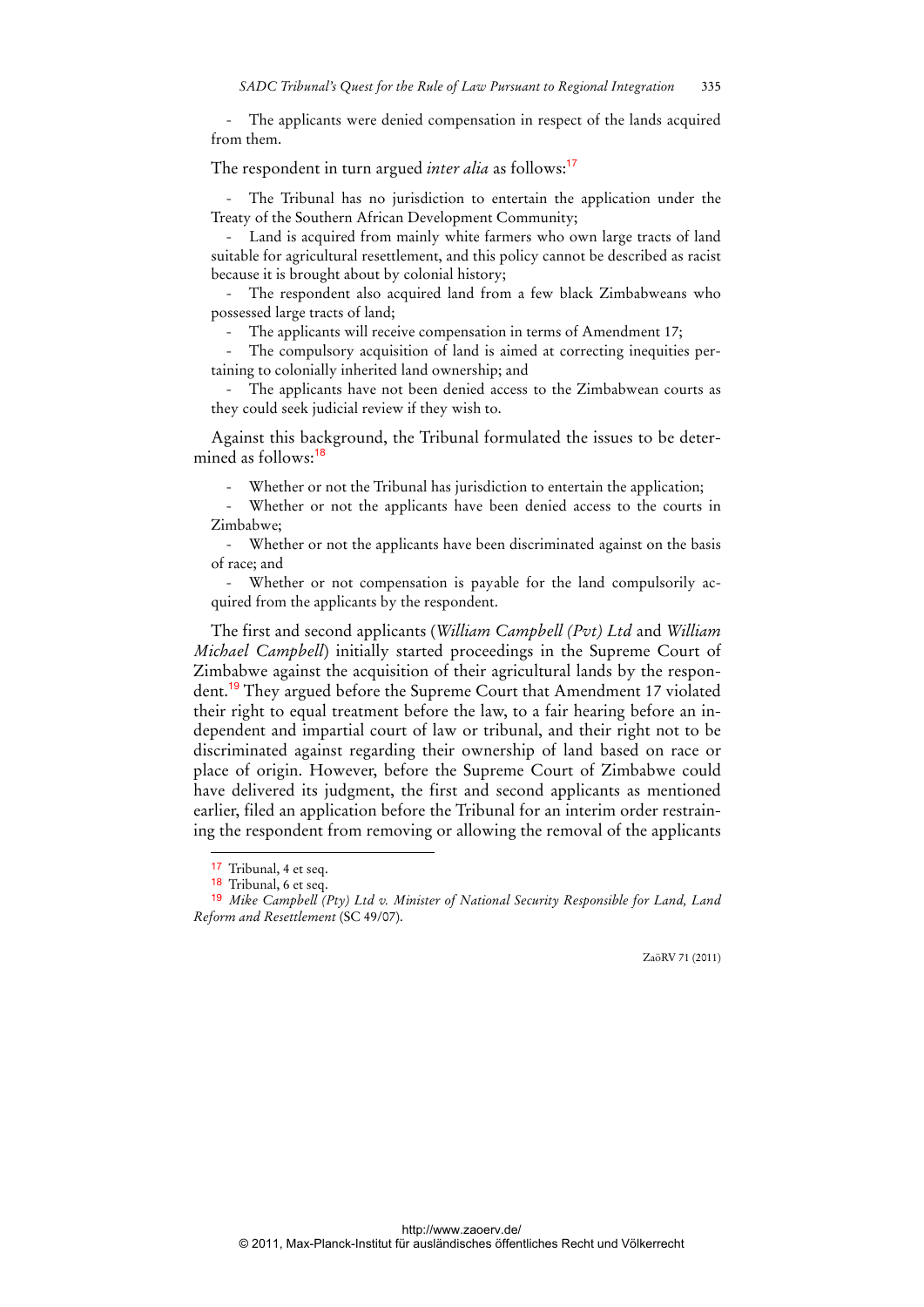from their land, pending the determination of the matter. On 13.12.2007 the Tribunal granted the interim measure sought by the applicants and ordered that "pending the determination of the main case ... the Republic of Zimbabwe shall take no steps, or permit no steps to be taken, directly or indirectly, whether by its agents, or by orders, to evict from or interfere with the peaceful residence on, and beneficial use of, the farm ... held ... by *Mike Campbell (Pvt) Ltd* and *William Michael Campbell*, their employees and the families of such employees and of *William Michael Campbell*".<sup>20</sup> The Supreme Court of Zimbabwe rendered its judgment only on 22.2.2008 and found that the legislature in clear and unambiguous language and in the proper exercise of its powers had constitutionally ousted the jurisdiction of the Court in a lawful manner in those cases where the acquisition of agricultural land by the state may be questioned before a court of law.<sup>21</sup>

In the meantime, 77 other persons applied to intervene in the proceedings pursuant to Art. 30 of the Protocol. In addition, the intervening applicants also applied for an interim order prohibiting the respondent from removing them from their farms, pending the determination of the matter. The Tribunal granted the application to intervene as well as the interim measure sought. The application of *Mike Campbell (Pvt) Ltd* and *William Michael Campbell*, as well as the applications of the 77 other intervening applicants were therefore consolidated into a single case.<sup>22</sup>

Because the respondent failed to adhere to the interim relief ordered by the Tribunal, the applicants again approached the Tribunal and reported the said failure on the part of the respondent. The Tribunal in turn, having determined the failure, reported its finding in terms of Art. 32 para. 5 of the Protocol to the Summit consisting of the Heads of State or Government of all member states.<sup>23</sup>

Against this background, the applicants before the Tribunal are essentially challenging the compulsory acquisition of their agricultural lands, carried out by the respondent in terms of its land reform programme.<sup>24</sup>

ZaöRV 71 (2011)

<sup>20</sup> Tribunal, 5; Tribunal, 18 et seq.

<sup>21</sup> Tribunal, 18; Tribunal, 21 et seq.

<sup>22</sup> Tribunal, 5 et seq.

<sup>23</sup> Tribunal, 7.

<sup>24</sup> Tribunal, 7.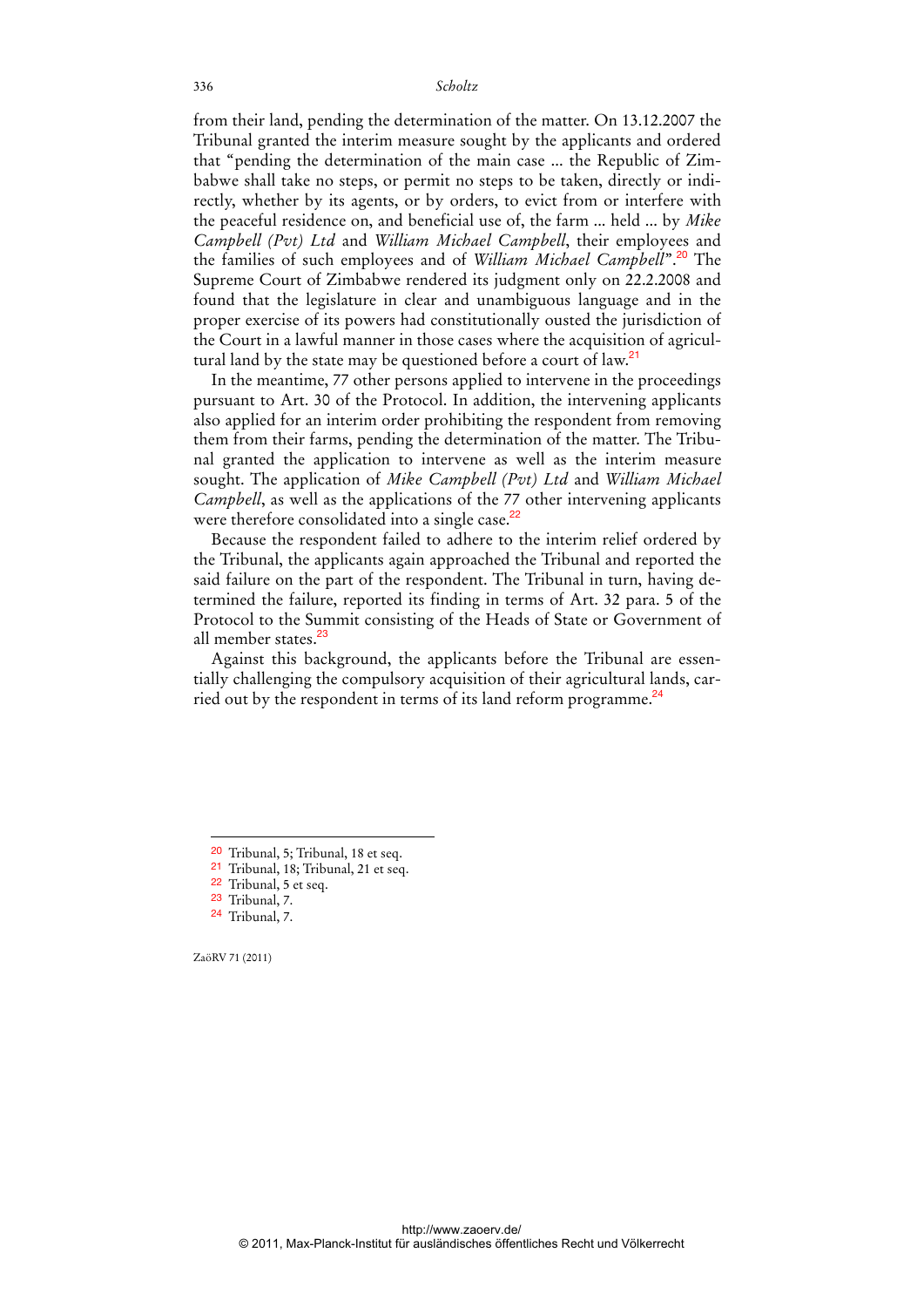#### **2. Jurisdiction**

At the start of the proceedings before the Tribunal, the Supreme Court of Zimbabwe had not yet delivered its judgment in the application lodged before it by the first two applicants. The respondent therefore immediately raised the question as to the Tribunal's jurisdiction to hear the matter. It was argued by the respondent that because the Supreme Court had not yet delivered its judgment, it could not be said that the applicants had "exhausted all available remedies or were unable to proceed under the domestic jurisdiction" as required by Art. 15 para. 2 of the Protocol. The Tribunal reacted by pointing out that the Protocol is not the only regional instrument containing a rule pertaining to the exhaustion of local remedies. Art. 26 of the European Convention on Human Rights as well as Art. 50 of the African Charter on Human and Peoples' Rights contain similar provisions. The rationale behind the rule is to grant local courts the opportunity to first deal with the matter because they are best equipped to judge issues concerning national law. In addition, the rule ensures that regional and international tribunals are not burdened with cases that could efficiently have been disposed of by national courts.<sup>25</sup> However, the rule regarding the exhaustion of local remedies is qualified insofar as it is not applicable where municipal law does not offer a remedy, or where the remedy that is offered is ineffective, or where the circumstances are such that the procedure of achieving the remedy is unduly prolonged.<sup>26</sup>

The Tribunal referred to Amendment 17 in terms of which the jurisdiction of the Zimbabwean courts were ousted with regard to cases that concerned the acquisition of agricultural land by the respondent. The applicants were thus unable to institute proceedings before the Zimbabwean Courts<sup>27</sup> as was indeed confirmed by the Supreme Court of Zimbabwe on 22.2.2008 in the application of the first and second respondents questioning the acquisition of their agricultural land by the respondent.<sup>28</sup>

The respondent also submitted that the Treaty does not contain the standards against which member states must be evaluated, but only sets out the principles and objectives of the SADC. The respondent further contended that in the absence of the necessary standards, the Tribunal cannot borrow these from any other international documents as such a practice would

 $\overline{a}$ 

<sup>25</sup> Tribunal, 19 et seq.

<sup>26</sup> Tribunal, 21.

<sup>27</sup> Tribunal, 21.

<sup>28</sup> *Mike Campbell (Pty) Ltd v. Minister of National Security Responsible for Land* (note 19).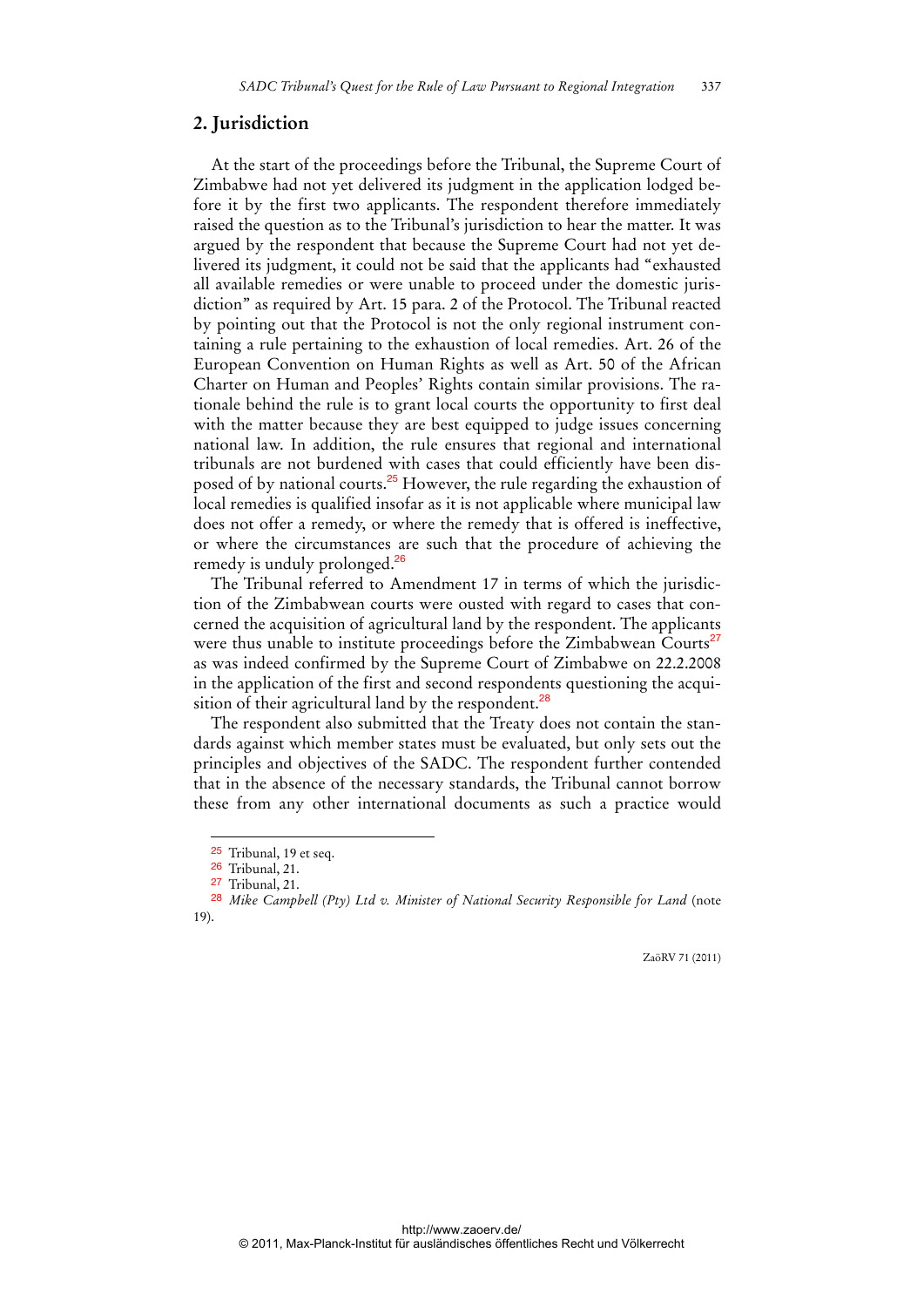amount to legislating on behalf of the member states of the SADC. In addition, the respondent argued that none of the Protocols under the Treaty deals with human rights and agrarian reform and that such a protocol should first be enacted to give effect to the principles contained in the Treaty. As a result, the respondent suggested that "the Tribunal appears to have no jurisdiction to rule on the validity or otherwise of the land reform programme carried out in Zimbabwe".<sup>29</sup> The Tribunal, however, rejected the respondent's arguments and referred to Art. 21 lit. (b) of the Protocol which not only enjoins the Tribunal to develop its own jurisprudence, but also instructs the Tribunal to do so by taking into account applicable treaties, and general principles and rules of public international law. The Tribunal, therefore in fact must consult other international documents in order to establish the legal position concerning matters on which the Treaty is silent. The Tribunal further found it unnecessary that a Protocol on human rights and agrarian reform should first be enacted to give effect to the principles contained in the Treaty in view of Art. 4 lit. (c) of the Treaty which requires from the SADC and member states to act in accordance with the principles of human rights, democracy and the rule of law. From this provision, the Tribunal deduced that it is endowed with the necessary jurisdiction to rule on any dispute concerning human rights, democracy and the rule of law, the very issues that have to be decided on in the present application before the Tribunal<sup>30</sup>

Regarding the issue of its jurisdiction, the Tribunal in the final instance pointed out with reference to Art. 27 of the Vienna Convention on the Law of Treaties, that the respondent may not invoke provisions of its national law (in this case Amendment 17) as a justification for the failure to carry out an international agreement.<sup>31</sup>

### **3. Access to Courts**

The second issue before the Tribunal was whether the Applicants have been denied access to the courts and whether they have been deprived of a

ZaöRV 71 (2011)

 $\ddot{ }$ 

<sup>29</sup> Tribunal, 23 et seq.

<sup>30</sup> Tribunal, 24 et seq.

<sup>31</sup> Tribunal, 25 et seq. The Tribunal also quoted professor *M. Shaw*, International Law, 2008, 104 et seq. who formulated the rationale behind this rule as follows: "The reason for this inability to put forward internal rules as an excuse to evade international obligation (sic) are obvious. Any other situation would permit international law to be evaded by the simple method of domestic legislation."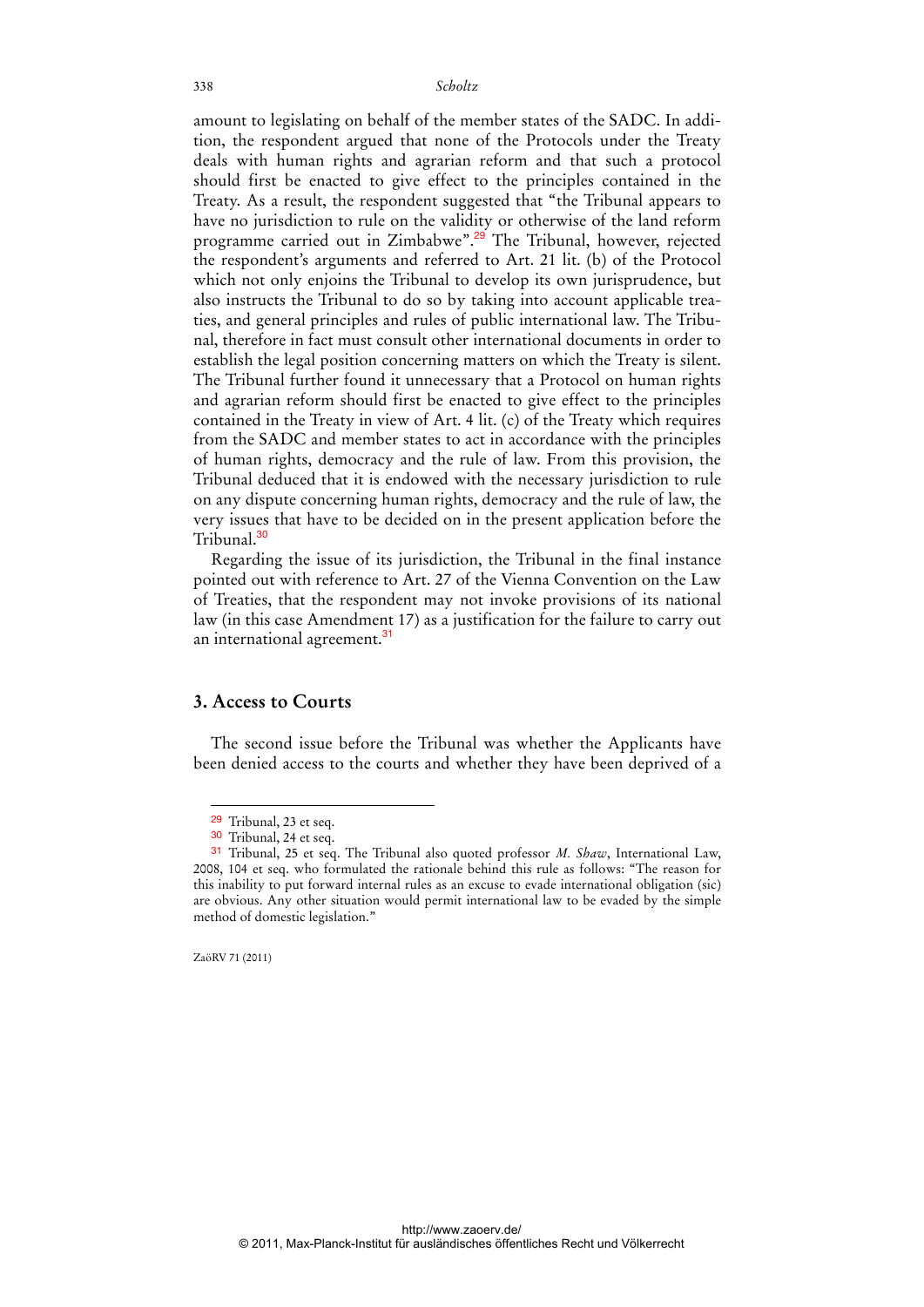fair hearing due to Amendment  $17<sup>32</sup>$  Member states are under a legal obligation to "respect, promote and protect" these two fundamental rights.<sup>33</sup> The Tribunal bases its reasoning on the viewpoint that the rule of law embraces these rights and Art. 4 lit. (c) of the Treaty obliges Members to respect principles of "human rights, democracy and the rule of law". Art. 6 para. 1 contains the undertaking to "refrain from taking any measures likely to jeopardize the sustenance of its principle". The Tribunal accordingly discusses the right to access to the courts *via* extensive reference to decisions of regional and national courts as well as *quasi*-judicial bodies.<sup>34</sup>

In relation to the right to a fair hearing before an individual is deprived of a right, interest or legitimate expectation, the Tribunal held that it is a principle "well recognized and entrenched in law".<sup>35</sup> The Tribunal considered the relevant provisions of Amendment 17 and held that the provisions of section 18(1) and (9) concerning the constitutional right to the protection of law and a fair hearing have been taken away in relation to land acquired under section 16B (2) (a).<sup>36</sup> The Tribunal cited the Supreme Court's explicit acknowledgement of this in its judgement.<sup>37</sup>

The Tribunal accordingly finds that the Applicants have established that they have been deprived of their lands without having had the right of access to the courts and a fair hearing. The Respondents were therefore found to have acted in breach of Art. 4 lit. (c) of the Treaty. $^{38}$ 

#### **4. Racial Discrimination**

The applicants contended that the land reform programme of the respondent as embodied in Amendment 17 is solely or primarily based on considerations of racial discrimination and country of origin, as it is directed only at white Zimbabwean farmers of European origin. The respondent, in the execution of the land reform programme, did not take into account whether the land so targeted were acquired during the colonial period or not. The applicants submitted that the policy was designed to redress the imbalances of land ownership created during the colonial period. However, as a result the respondent directed that no person of white colour or European origin

 $\ddot{ }$ 

36 Tribunal, 37.

<sup>32</sup> Tribunal, 26.

<sup>33</sup> Tribunal, 27.

<sup>34</sup> Tribunal, 28 et seq.

<sup>35</sup> Tribunal, 35.

<sup>37</sup> Tribunal, 38. 38 Tribunal, 41.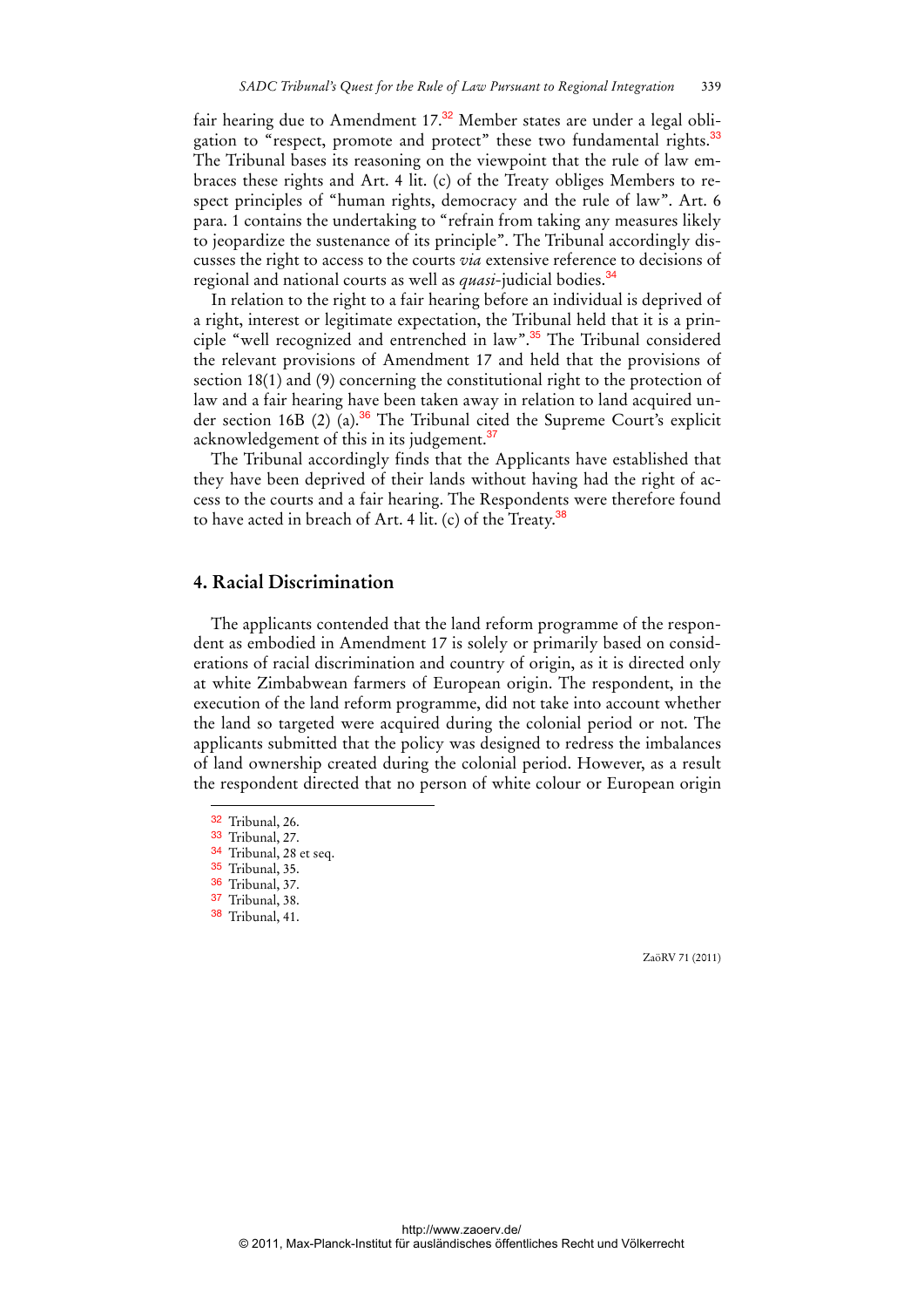was to be allowed to retain ownership of a farm. The enactment of Amendment 17 provided the instrument through which this was to be achieved, although it did not explicitly referred to the race and colour of the owners whose farms were to be confiscated. The applicants were at pains to point out that although no explicit mention was made in Amendment 17 of the colour or race of the owners of the land acquired under the land reform programme, the intent of the legislature clearly was to target only white land owners. In addition, as the applicants further contended, the confiscated farms were not handed over to landless people, but to a group of politically connected beneficiaries that included senior political and judicial officials and senior members of the armed forces. Against this background, the applicants submitted that the respondent, by enacting and implementing Amendment 17, was in violation of Art. 6 para. 2 of the Treaty prohibiting racial discrimination.<sup>39</sup>

The respondent refuted the allegations by the applicants that not only white farmers were targeted by Amendment 17. They argued that the land reform programme was simply aimed at people who were disadvantaged under colonialism and because of Zimbabwe's colonial history (which resulted in most agricultural land being owned by white farmers), it was inevitable that the farms targeted for acquisition largely belonged to white farmers. In this regard, the respondent claimed that not only white farmers were targeted for expropriation, but also a few black Zimbabweans who owned large tracts of land. In addition, some white farmers had been offered 99-year leases in respect of expropriated agricultural lands. The respondent, therefore, denied that it had discriminated against white farmers and that it had thus acted in breach of Art. 6 para. 2 of the Treaty.<sup>40</sup>

In its consideration of the question whether Amendment 17 discriminated against the applicants and as such violated the obligation that the respondent took upon itself in terms of Art. 6 para. 2 of the Treaty to prohibit discrimination, the Tribunal noted that discrimination of whatever nature is prohibited in various international and regional instruments. In this respect, the Tribunal referred to Art. 1 para. 3 of the Charter of the United Nations, Art. 2 of the Universal Declaration of Human Rights, Art. 2 para. 1 of the International Covenant on Civil and Political Rights, Art. 2 para. 2 of the International Covenant on Economic Social and Cultural Rights, Art. 2 of the African Charter on Human and Peoples' Rights, Art. 14 of the European Convention on Human Rights, and the Convention on the Elimination of All Forms of Racial Discrimination. Having established that a num-

ZaöRV 71 (2011)

<sup>39</sup> Tribunal, 41 et seq.

<sup>40</sup> Tribunal, 44 et seq.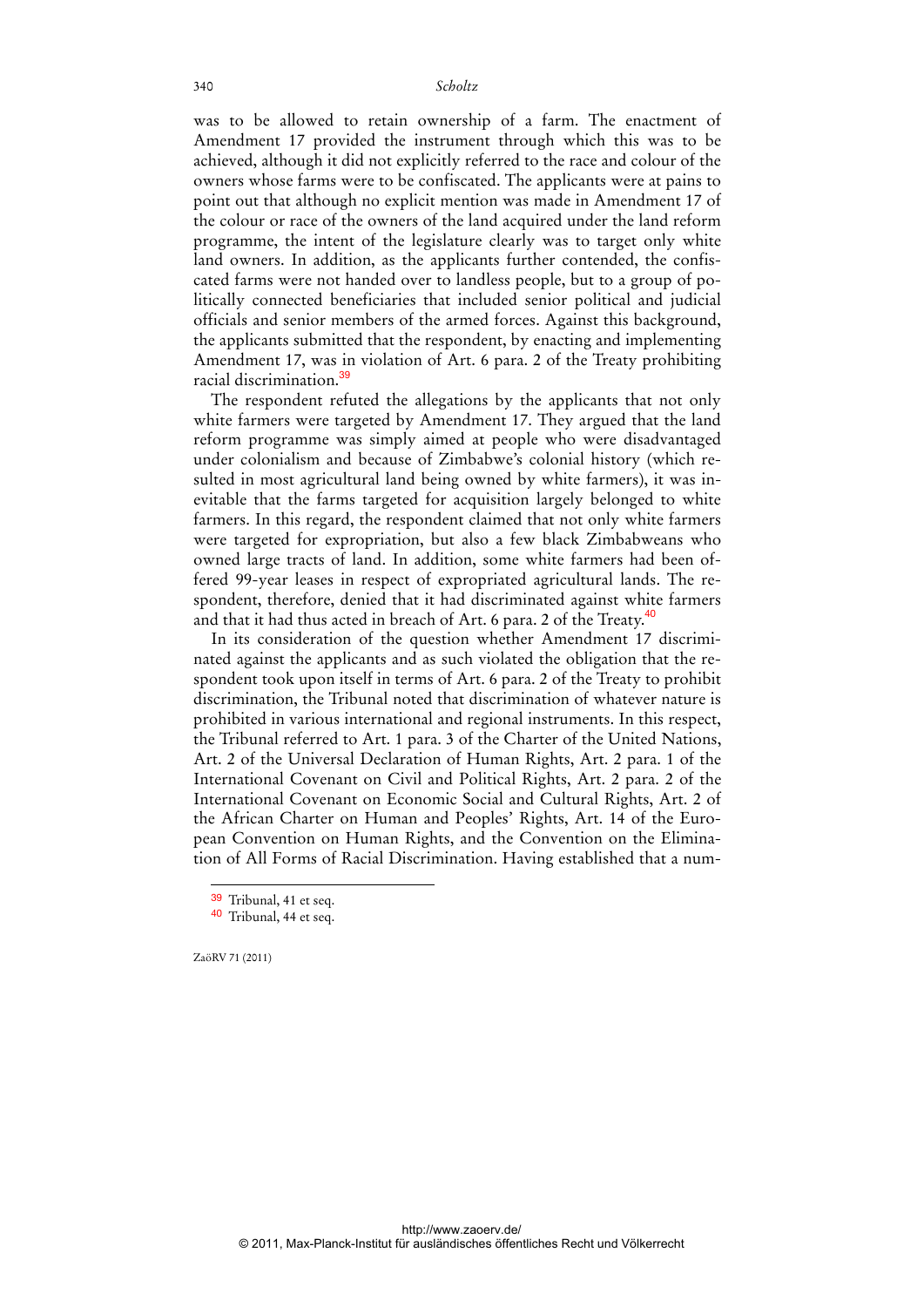ber of international and regional documents prohibit racial discrimination, the Tribunal subsequently defined the concept of racial discrimination with reference to Art. 1 of the Convention on the Elimination of All Forms of Racial Discrimination. Art. 1 determines that "any distinction, exclusion, restriction, or preference based on race, ... which has the purpose or effect of nullifying or impairing the recognition, enjoyment or exercise on an equal footing, of human rights ..." constitutes racial discrimination. The Tribunal, also cited para. 7 of General Comment no. 18 of the Human Rights Committee that defines racial discrimination in similar terms.<sup>41</sup>

The Tribunal then referred to para. 13 of General Comment no. 16 of the Committee on Economic, Social and Cultural Rights in which a distinction is made between formal and substantial equality. The former assumes that "equality is achieved if a law or policy treats everyone equal in a neutral manner", whilst substantive equality is mainly concerned "with the effects of laws, policies and practices in order to ensure that they do not discriminate against any individual or group of individuals". The Tribunal also emphasised the distinction between direct and indirect discrimination as set out in paras 12 and 13 of General Comment 16 of the said Committee. Direct discrimination (in the context of sexual discrimination but similarly in the context of racial discrimination) relates to a difference in treatment that is "directly and explicitly ... based ... on characteristics of men or women, which cannot be justified objectively". Indirect discrimination, on the other hand, "does not appear to be discriminatory but has a discriminatory effect when implemented".<sup>42</sup>

In view of the foregoing exposition, the Tribunal came to the following conclusion:<sup>43</sup>

"Since the effects of the implementation of Amendment 17 will be felt by the Zimbabwean white farmers only, we consider [that] although Amendment 17 does not explicitly refer to white farmers, ... its implementation affects white farmers only and consequently constitutes indirect discrimination or de facto or substantive inequality.

In examining the effects of Amendment 17 on the applicants, it is clear to us that those effects have had an unjustifiable and disproportionate impact upon a group of individuals distinguished by race such as the Applicants. We consider that the differentiation of treatment meted out to the Applicants also constitutes discrimination as the criteria for such differentiation are not reasonable and objective but arbitrary and are based primarily on considerations of race. The aim

 $\overline{a}$ 

<sup>41</sup> Tribunal, 45 et seq.

<sup>42</sup> Tribunal, 50 et seq.

<sup>43</sup> Tribunal, 53 et seq.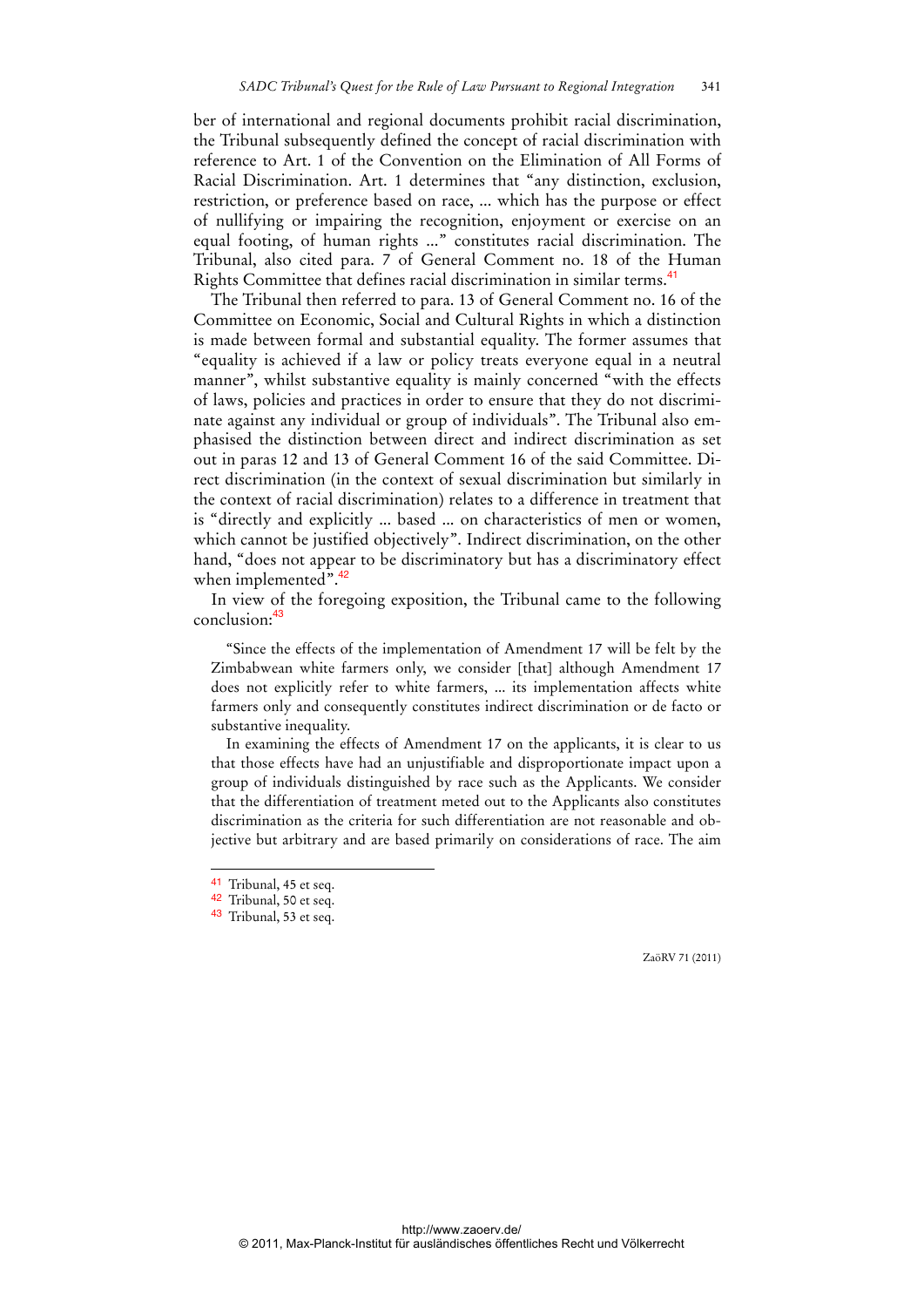of the Respondent in adopting and implementing a land reform programme might be legitimate if and when all lands under the programme were indeed distributed to poor, landless and other disadvantaged and marginalized individuals or groups.

We, therefore, hold that, implementing Amendment 17, the Respondent has discriminated against the Applicants on the basis of race and thereby violated its obligation under Art. 6 para. 2 of the Treaty."

The Tribunal finally emphasised the need for a land reform programme under the rule of law by observing that if the criteria adopted by the respondent pertaining to the land reform programme had not been arbitrary but reasonable and objective, if fair compensation had been paid in respect of the appropriated lands, if the lands so expropriated had indeed been distributed to the poor, landless and other disadvantaged and marginalized individuals or groups, thus rendering the purpose of the programme legitimate, the differential treatment afforded to the applicants would not have constituted discrimination.<sup>44</sup>

#### **5. Compensation**

The Applicants argued that the Respondent breached its obligations under international law due to the failure to compensate for the expropriated land. The Respondent did not dispute the entitlement of the Applicants to compensation, but argued that the former colonial power, Britain, is responsible for the payment of compensation based on the independence agreement reached in 1978 in London. Section 16B (2) (b), however, excludes payment of compensation for agricultural land that has been acquired for resettlement purposes. In this regard, the Tribunal finds that the Applicants have a right under international law to compensation and the Respondent the duty to pay fair compensation.<sup>45</sup> The Tribunal held that the Respondent could not rely on its national law, in this instance the Constitution, to avoid its international law obligation to pay compensation.<sup>46</sup>

The Tribunal therefore directed the Respondent "to take all necessary measures, through its agents, to protect the possession, occupation and ownership of the lands of the Applicants and to ensure that no action is taken, pursuant to Amendment 17 ... to evict from, or interfere with, the peaceful residence ... of those farms by, the Applicants", except for the Ap-

ZaöRV 71 (2011)

 $\overline{a}$ 

http://www.zaoerv.de/ © 2011, Max-Planck-Institut für ausländisches öffentliches Recht und Völkerrecht

<sup>44</sup> Tribunal, 54 et seq.

<sup>45</sup> Tribunal, 56.

<sup>46</sup> Tribunal, 57.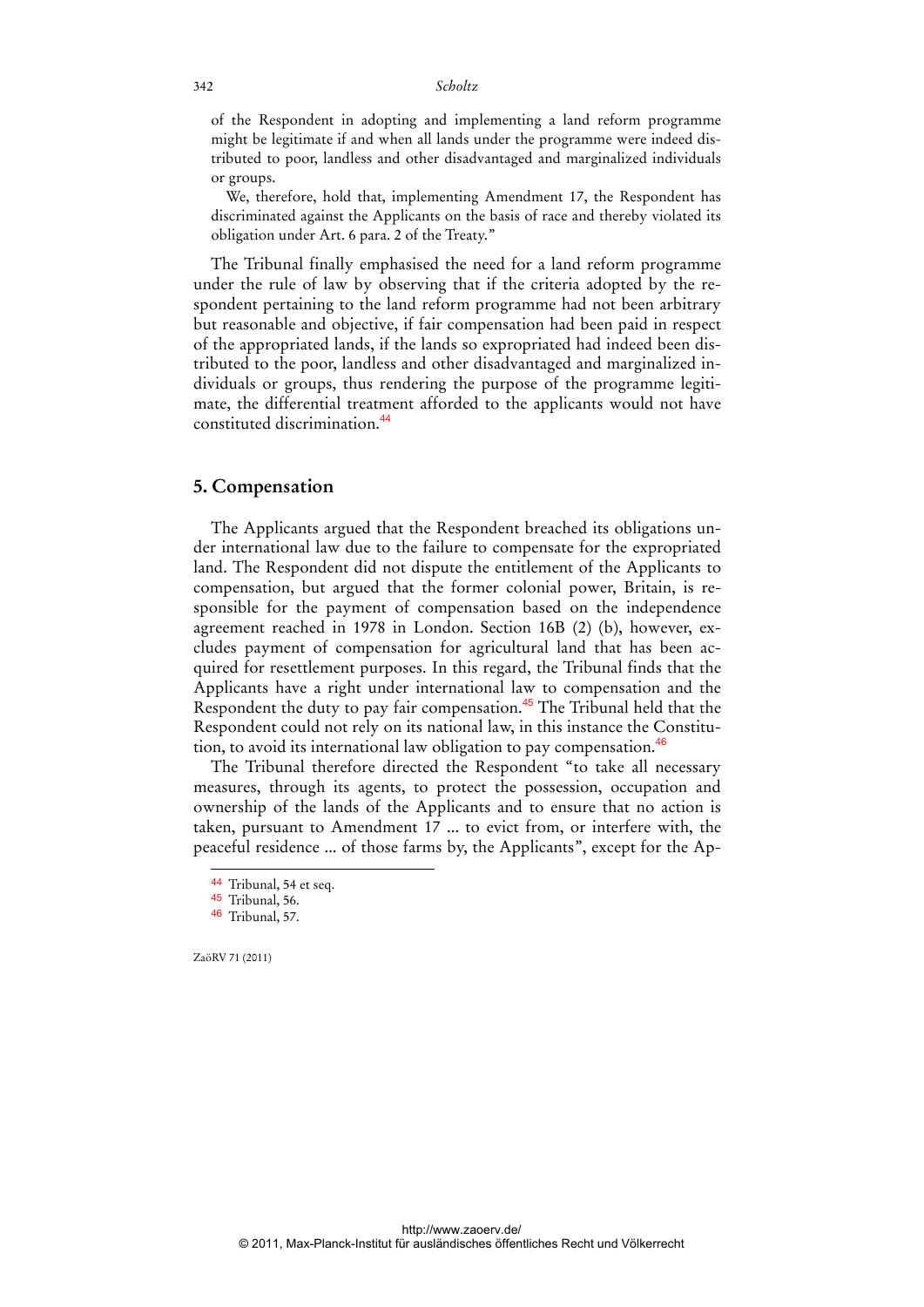plicants that have already been evicted; and to pay fair compensation on or before 30.6.2009 to three Applicants that have already been evicted."<sup>47</sup> It is interesting to note that the Tribunal does not make a specific determination of damages, but rather directs the Zimbabwean government to comply with international law.

Compensation for expropriated property is the source of controversy between developed and developing states. Agreement seems to exist that arbitrary expropriation without compensation violates international law. The criterion to determine compensation, however, is not settled. The traditional requirement that compensation should be "prompt, adequate and effective" assessed on the basis of the fair market value of the expropriated asset is not trite under international law. *Dugard* opines that "appropriate compensation", which is less than "prompt, adequate and effective" enjoy greatest support.<sup>48</sup> "Appropriate" is much more flexible and all the circumstances of a case will be considered in determining the amount of compensation payable.

Certain Tribunals have taken into account whether the expropriation itself was lawful or unlawful.<sup>49</sup> This may have an impact on the determination of the damages. Unlawful expropriations trigger the customary international law regime. This means that in the case of unlawful expropriations the remedy would be restitution and not mere compensation. Further, an increase in the expropriated property since the expropriation may be awarded. Lastly, compensation may include incidental expenses or other consequential damages. The SADC Tribunal did not reflect on this issue.

 $\overline{a}$ 

<sup>47</sup> Tribunal, 58 et seq.

<sup>48</sup> *J. Dugard*, International Law: A South African Perspective, 2005, 299 et seq.

<sup>49</sup> See *Siemens v. Argentina Award of 6 February 2007*, para. 352, in: *Amoco International Finance Corporation v. The Islamic Republic of Iran* (15 Iran-US CTR, 189, 246 et seq.; 83 ILR, 500) it was held that the difference between the two instances was that compensation for lost profits was only available in the instance of wrongful expropriation. This approach has, however, not been followed in subsequent decisions and further received a great deal of critique. See for an extensive discussion *S. Ripinsky/K. Williams*, Damages in International Investment Law, 2008, 64 et seq.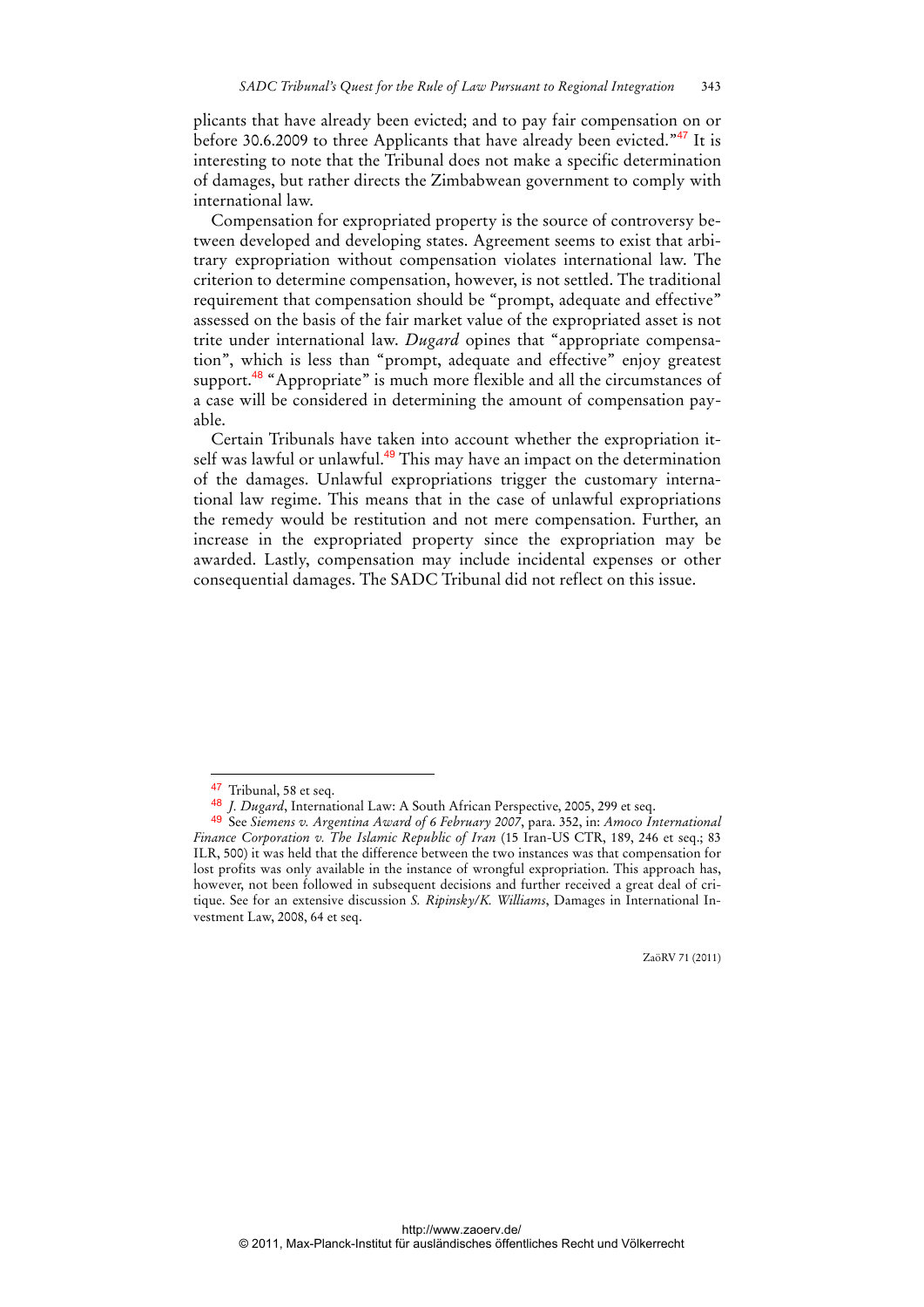## **III. Evaluation**

## **1. Transjudicial Communication**

The tribunal also took into account international and foreign law.<sup>50</sup> The Protocol makes explicit provision for such references as it states that the Tribunal shall "develop its own Community jurisprudence having regard to applicable treaties, general principles and rules of public international law and any rules and principles of the law of States".<sup>51</sup>

The tribunal has also made extensive reference to the decisions of regional tribunals,<sup>52</sup> national courts,<sup>53</sup> *quasi*-judicial bodies<sup>54</sup> and expert bodies<sup>55</sup> established by UN organs.<sup>56</sup> It seems that the reference to foreign ad-

ZaöRV 71 (2011)

 $\ddot{ }$ 

<sup>50</sup> In reaching a decision on the issue of jurisdiction, it refers to Art. 26 European Convention on Human Rights (ECHR), Art. 50 African Charter on Human and People's Rights (ACHPR) as well as the Vienna Convention on the Law of Treaties (Vienna Convention). It also relies on Art. 7 para. 1 lit. (a) ACHPR in order to address the access of the courts. The Tribunal cites international law (United Nations Charter, Universal Declaration of Human Rights, International Covenant on Civil and Political Rights and International Covenant on Economic, Social and Cultural Rights and the Convention on the Elimination of All Forms of Racial Discrimination) as well as Art. 2 ACHPR in support of its viewpoint that discrimination is prohibited.

<sup>51</sup> Art. 21 lit. (b) Protocol.

<sup>52</sup> Citations include European Court of Human Rights (*Golder v. United Kingdom*, 21.2.1975 Series A No. 18 and *Philis v. Greece*, 17.8.1991 Series A No. 209 as well as the Inter-American Court of Human Rights (Advisory Opinion OC-9/97 of 6.10.1987).

<sup>53</sup> The Tribunal referred to the House of Lords (*Attorney-General of the Commonwealth of the Bahamas v. Ryan* (1980) A.C. 718 and *Jackson v. Attorney-General* UKHL 56 (2006) 1 A.C.262); the Constitutional Court of South Africa (*Zondi v. MEC for Traditional and Local Government Affairs and Others* 2005 (3) SA 589 (CC) as well as the Supreme Court of Zimbabwe (*Commercial Farmers Union v. Minister of Lands* 2001 (2) SA 925 (ZSC) and *Mike Campbell (Pty) Ltd v Minister of National Security Responsible for Land* (note 19)).

<sup>54</sup> Cf. African Commission on Human and People's Rights (*Constitutional Rights Project, Civil Liberties Organisation and Media Rights Agenda v. Nigeria*, Comm. No. 140/94, 141/94 145/95 (1999); Zimbabwe Human Rights NGO Forum/Zimbabwe, Comm. No. 245 (2002), Human Rights Committee (General Comment No. 18), The African Commission on Human and People's Rights is seen as a quasi-judicial body. For a discussion *R. Murray*, The African Commission on Human and People's Rights and International Law, 2000, 143 et seq. Controversy exists concerning the question whether the Human Rights Committee has quasijudicial powers. See *F. Forrest Martin/S. J. Schnably*, International Human Rights and Humanitarian Law: Treaties, Cases and Analysis, 2006, 7. See, however, *J. Crawford*, in: P. Alston/J. Crawford (eds.), The Future of UN Human Rights Monitoring, 2000, 2 et seq.

<sup>55</sup> The Committee on Economic, Social and Cultural Rights (General Comment No. 16). *S. Leckie* in: P. Alston/J. Crawford (note 54), 129 et seq.

<sup>56</sup> The Tribunal has also referred to the decisions of other authoritative entities.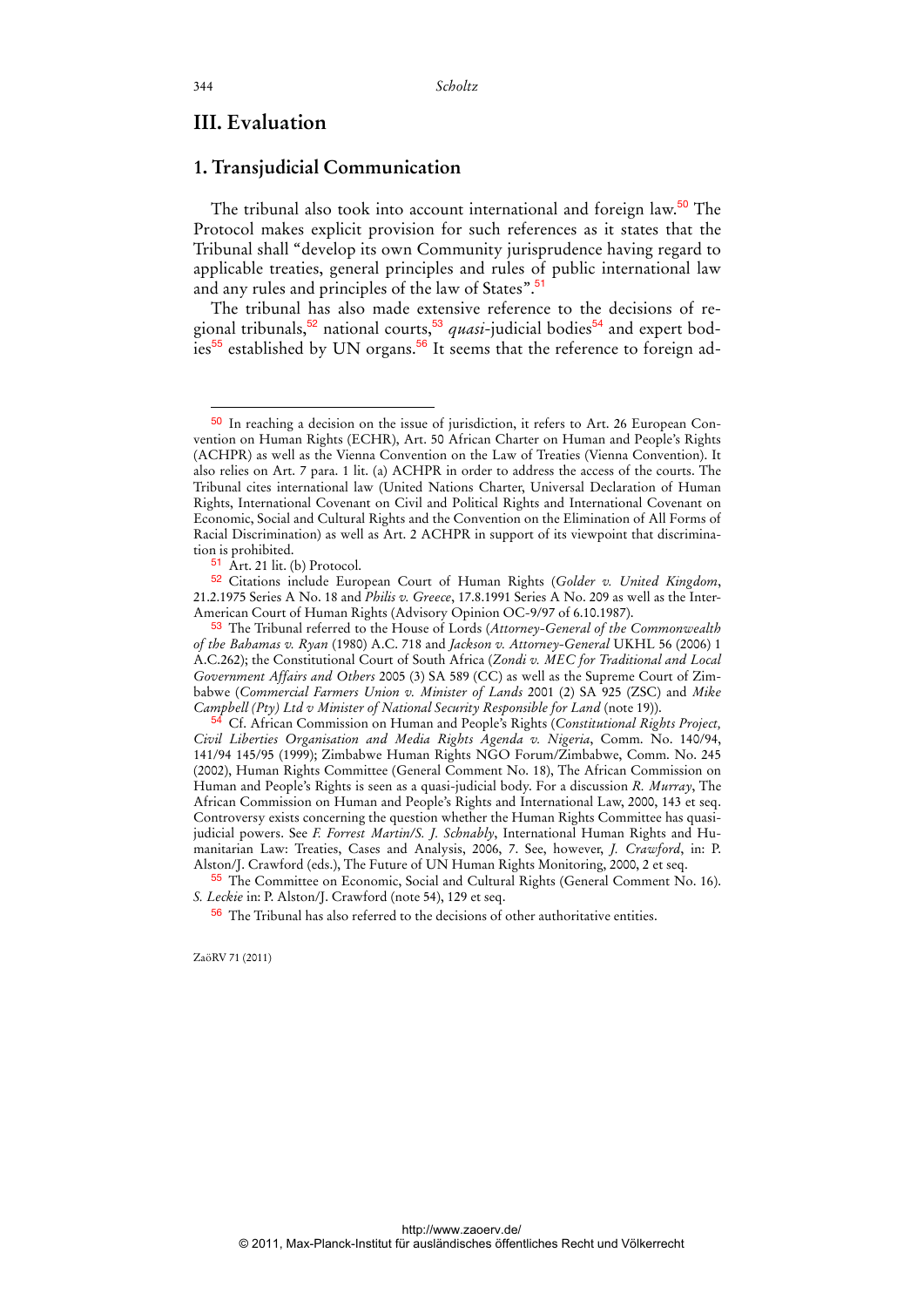judicative bodies take place outside any formal treaty context.<sup>57</sup> This seems to form part of the phenomenon of what Professor *Slaughter* has dubbed "transjudicial communication: communication among courts – whether national or supranational – across borders".<sup>58</sup> This dialogue is more likely to flow from "a common substantive mission, such as the protection of human rights, at a ... regional level".<sup>59</sup>

This form of communication may strengthen human rights regimes as well as the tribunals that enforce them.<sup>60</sup> Furthermore, transjudicial communication may foster a process of "collective judicial deliberation on a set of common problems".61 This suggests "recognition of a global set of human rights issues to be resolved by courts around the world in colloquy with one another".<sup>62</sup> This recognition stems from the universal human rights embodied in the UN Universal Declaration of Human Rights, which results in a universal judicial process. This manner of communication establishes a community of courts,<sup>63</sup> which operates on a modicum of common ground. In the context of liberal democracies, the rule of law provides such a common ground.<sup>64</sup> Thus, the community of courts act pursuant to the preservation and promotion of the rule of law. An important consequence of transjudicial communication is the enhanced protection of universal human rights on a national, regional and international level.<sup>65</sup>

 $\overline{a}$ 

<sup>57</sup> Strictly speaking, the references to the decisions of the South African Constitutional Court and Supreme Court of Zimbabwe do not fall under this category. The latter courts follow the system of legal precedent or stare decisis and Art. 21 lit. (b) SADC Protocol makes specific provision for the acknowledgement of the law of States. In terms of Art. 1 Treaty "State" refers to a "Member State". Zimbabwe and South Africa are both Member States of SADC. See *D. A. Bronstein*, Demystifying the Law: An Introduction for Professionals, 2000, 17 et seq. See, however, *A. S. Gaibie*, The Stare Decisis Doctrine: The Beginning of the End for Zimbabwe?, Codicillus 47 (2006), 66 et seq.

<sup>58</sup> *A.-M. Slaughter*, A Typology of Transjudicial Communication, U. Rich. L. Rev. 29 (1994-1995), 99 et seq. The citations of the SADC Tribunal may in general be classified as horizontal communication. The decision of the Tribunal also constitutes a form of vertical communication, which is directed at the Members of the Community.

<sup>59</sup> Tribunal, 102.

<sup>60</sup> Tribunal, 117.

<sup>61</sup> Tribunal, 119.

<sup>62</sup> Tribunal, 122.

<sup>63</sup> *A.-M. Slaughter*, A Global Community of Courts, Harv. Int'l L. J. 44 (2003), 191 et seq. This community includes both domestic and international courts.

<sup>64</sup> Tribunal, 125.

<sup>65</sup> Tribunal, 134.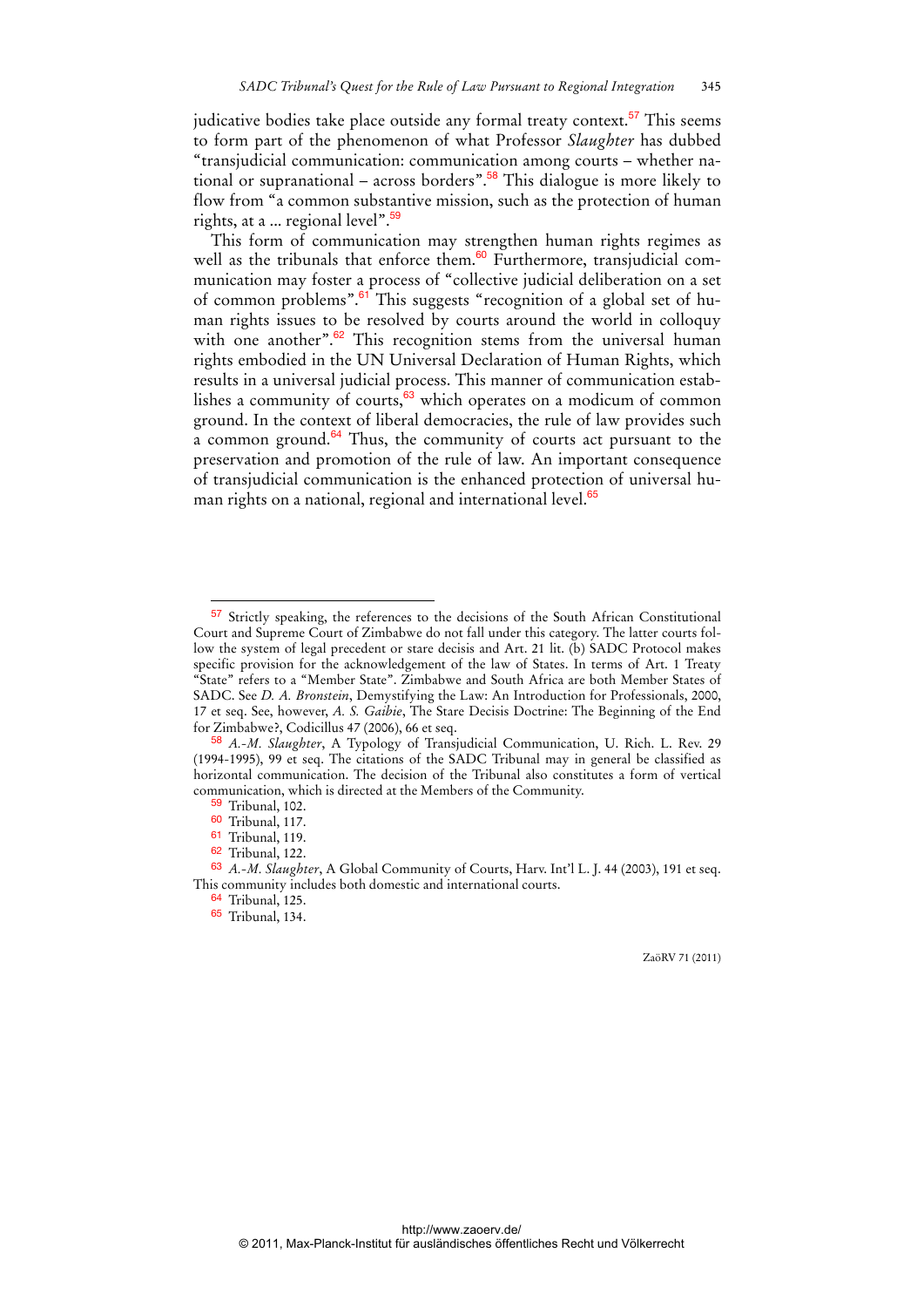## **2. Rule of Law**

The SADC tribunal is indeed supposed to oversee liberal democracies of the Community on the basis of the rule of law pursuant to the strengthening of human rights among Members.<sup>66</sup> It does this as an independent actor, which operates as a member of a loose community of courts.

In the context of the case under discussion, a clear distinction must be drawn between the application of the rule of law on the municipal law level and the application of the rule of law on the (regional) international law level. Since *Dicey's* formulation of the rule of law in English law, clarity has largely been achieved as to the content of this notion and its necessity on the national level in order to place some restriction on the exercise of state authority. $67$  Unfortunately, the same cannot be said of the application of the rule of law on the international and regional levels. In this instance, a lot of uncertainty exists with regard to, for example, the exact purpose and aim of the rule of law on the international level as well as the values underpinning this notion. $68$  Yet, there is a growing acceptance of the fact that there are certain advantages to the recognition of an international rule of law, which according to *Kumm*<sup>69</sup> simply means that states, in their mutual relationships, are to be ruled by law. In this regard, he argues that national courts have a particular role to play in the enforcement of an international rule of law insofar as it is likely to further greater state compliance with international law.<sup>70</sup> More specifically, the application of an international rule of law would curtail the abuse of political power, thereby mitigating asymmetries in power and contributing to a more predictable and stable international environment; contribute to the promotion and realisation of international human rights and as a consequence stabilising liberal constitutional democracy on the domestic level; provide a valuable institutional resource to the international community insofar as it can assist in building trust between international actors and thus facilitate mutually beneficial co-operative en-

ZaöRV 71 (2011)

<sup>66</sup> Art. 4 lit. (c) and (e) Treaty states that SADC and its Members shall act in accordance with the principles of human rights, democracy and the rule of law; and the peaceful settlement of disputes.

<sup>67</sup> See e.g. *J. Jowell*, in: J. Jowell/D. Oliver, The Changing Constitution, 2007, 5 et seq.

<sup>68</sup> See in this regard e.g. *G. M. Ferreira/M. P. Ferreira-Snyman*, The Constitutionalisation of Public International Law and the Creation of an International Rule of Law: Taking Stock, South African Yearbook of International Law 13 (2008), 147 et seq.

<sup>69</sup> *M. Kumm*, International Law in National Courts: The International Rule of Law and the Limits of the Internationalist Model, Va. J. of Int'l L. 44 (2003), 22.

<sup>&</sup>lt;sup>70</sup> Tribunal, 20: Tribunal, 22 et seg.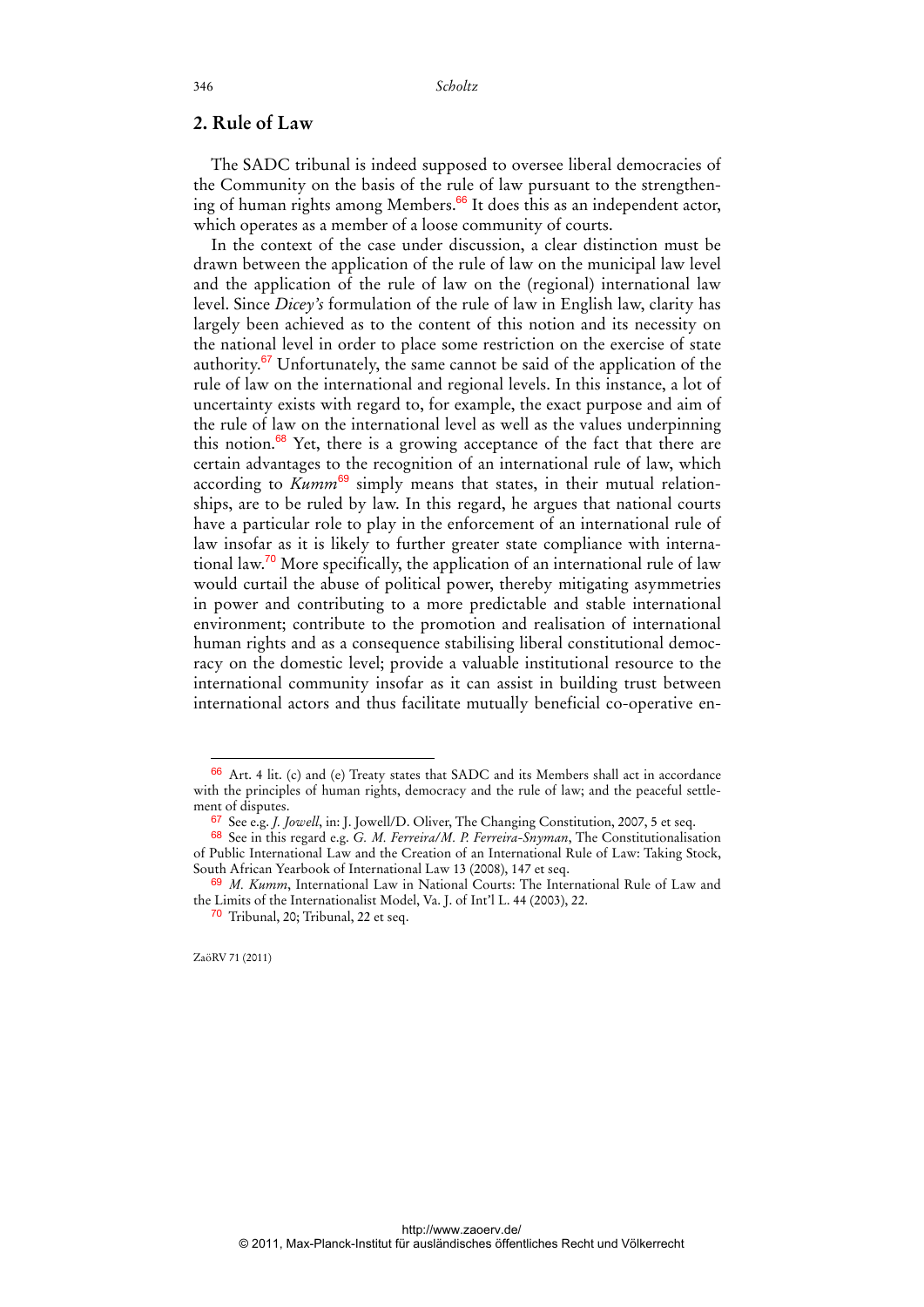deavours; and stabilise social relationships by creating a predictable environment in which individual actors can make meaningful choices.<sup>7</sup>

It should be apparent that the role of domestic courts in the development and enforcement of an international rule of law is dependent on the condition that the decisions of these courts be accepted and enforced by the government of the particular state. Unfortunately, the Zimbabwean government has on several occasions been at odds with the judiciary, which in turn has lead the President to unconstitutionally attempt to get rid of certain judges.<sup>72</sup> For example, in 2001 the President unconstitutionally ordered the then Chief Justice, *Sir Anthony Gubbay*, together with four other High Court judges, to step down because they allegedly stood in the way of the land reform process. As will become clear from this discussion, the reluctance of Zimbabwe to accept and adhere to the decisions of its own judiciary, also extends to sub-regional courts such as the SADC Tribunal.

In fact, should one analyse the current political, economical and social situation in Zimbabwe, one cannot avoid coming to the conclusion that there indeed exists a tendency to disregard international law and especially international human rights law, to misuse political power, to ignore some of the basic rules of democracy, and to distrust the intentions of parts of the international community of states. The recognition and application of an international rule of law by the domestic courts in Zimbabwe will certainly have a positive influence on the situation in Zimbabwe. In fact, all the member states of the SADC as well as the African Union (AU) will reap substantial benefits from following such an approach in the sense that they at least will have an objective yardstick to measure their performance against. The condition of course, is that a state employing a dualist system (like  $\text{Zimbabwe}$ )<sup>73</sup> does not refuse to implement the relevant parts of a treaty merely in order to escape its international responsibilities.<sup>7</sup>

Thus, the judgment of the SADC Tribunal, brings to the fore the question on the nature of the relationship between international/regional law and municipal law. For example, with regard to the former, conflict may arise between international/regional law and municipal law insofar as the municipal constitutional arrangements may not conform to the provisions of international and regional human rights instruments. From the case under discussion, it is clear that the SADC Tribunal had to evaluate the mu-

 $\overline{a}$ 

<sup>71</sup> Tribunal, 24 et seq.

<sup>72</sup> http://www.afrol.com.

<sup>73</sup> In terms of section 111 lit. (B) of the Constitution of Zimbabwe, the courts can only apply international treaty law provisions once a particular treaty has been transformed into municipal law by an act of parliament.

<sup>74</sup> See *S. v Makwanyane* 1995 (3) SA 391 (CC) paras. 36 et seq.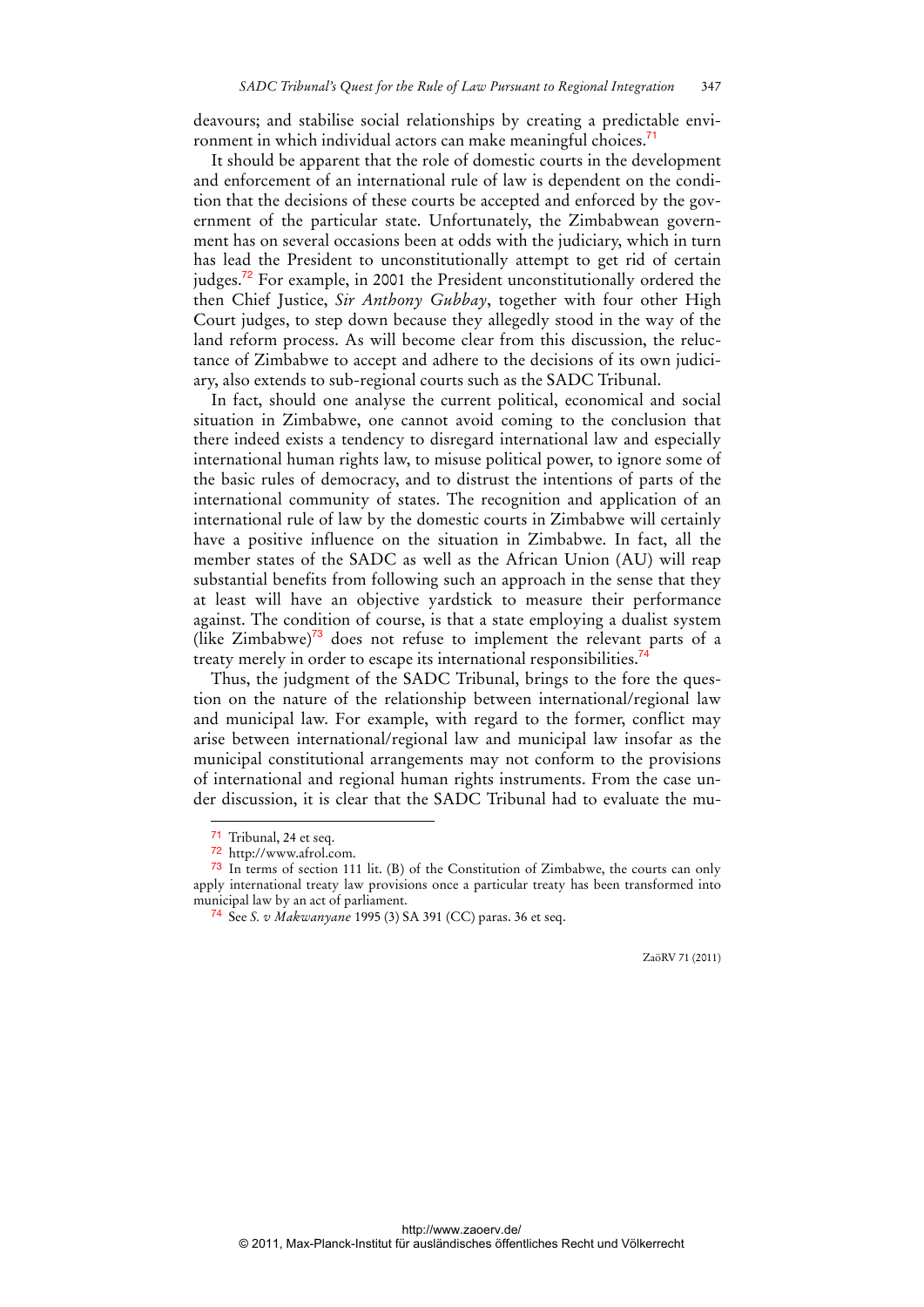nicipal law of Zimbabwe (more specifically constitutional Amendment 17) in order to establish whether it is in conformity with certain international and regional human rights instruments binding on Zimbabwe. This in turn undoubtedly constitutes a limitation on the sovereignty of Zimbabwe with regard to the functioning of its municipal courts insofar as a regional judicial organ (the Tribunal) may override the decisions of its national courts.<sup>75</sup>

It should be evident from the exposition above that the application of the rule of law, on both a national level and an international level, may be seriously compromised by the uncertainty surrounding the mutual relationships between international law, regional law, and municipal law. Accepting that the concept of the rule of law in its most basic form simply means adherence to the applicable law, the uncertainty as to which "system" of law are applicable in a given situation, results in this most important concept being rendered ineffective. In this regard, it must be kept in mind that a distinction is usually made between monist and dualist systems in order to describe the relationship between international law and municipal law.<sup>76</sup> Monism suggests that international law and municipal law constitute a single system of law and that, therefore, international law as part of municipal law may be applied directly by a municipal court of law. Dualism, on the other hand, views international law and municipal law as two separate systems of law and therefore requires that international law first be transformed into municipal law by way of parliamentary legislation before a municipal court may apply it in a given situation. Some states, such as South Africa, do not follow an exclusive monist or an exclusive dualist approach.<sup>77</sup> For example, with regard to customary international law, section 232 of the Constitution of the Republic of South Africa, 1996 provides that it forms part of South African law insofar as it is not in conflict with the Constitution or an Act of parliament. Pertaining to treaty law, section 231 determines that a treaty has to be transformed by way of an act of parliament in order to bring it within the ambit of South African law. The South African approach towards the relationship between international law and South African law can consequently be described as hybrid $78$  insofar as a monist approach is followed with regard to customary international law and a dualist approach pertaining to treaty law. The realisation of the aim to promote the integration of

<sup>75</sup> This is in line with the dynamic nature of sovereignty that is evolving. See *F. Deng*, Sovereignty as Responsibility: Conflict Management in Africa, 1996, xvii.

*J. Dugard* (note 48), 47 et seq.

<sup>77</sup> See for a discussion *W. Scholtz*, A Few Thoughts on Section 231 of the South African Constitution, 108 of 1996, South African Yearbook of International Law 29 (2004), 202 et seq. 78 See *J. Dugard*, in: D. Sloss (ed.), The Role of Domestic Courts in Treaty Enforcement, 2009, 448 et seq.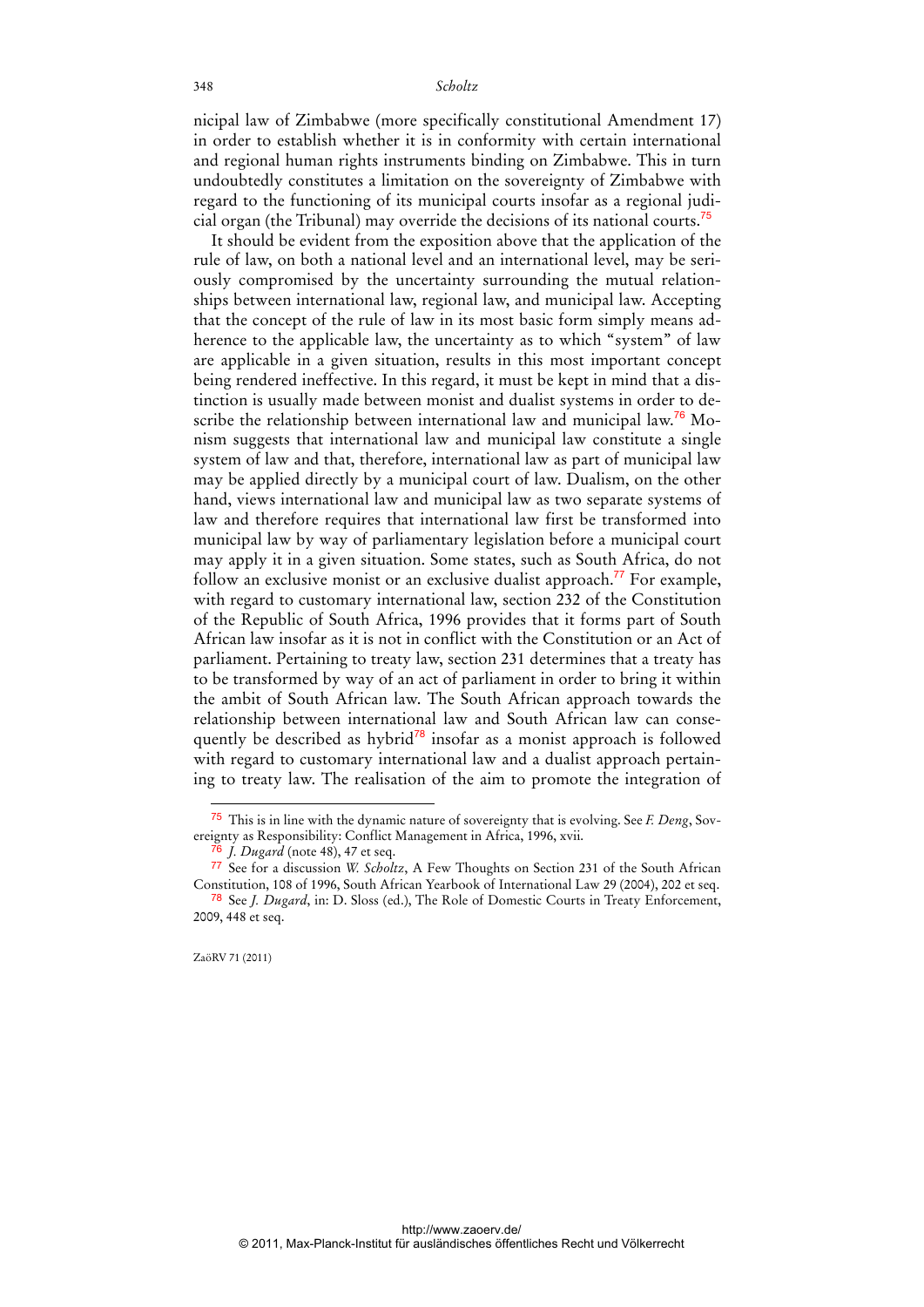Africa,<sup>79</sup> coupled with the aim to harmonise the laws in the member states of the African Union, $80$  can be greatly enhanced if member states were to adopt a similar approach pertaining to the relationship between international/regional law and municipal law. It is suggested that a monist approach in terms of which international law and municipal law are viewed as a single system of law that must be applied and enforced also by municipal courts, would be in line with the stated aims of SADC and the AU, which is concerned with the well-being and human rights of people. $81$ 

The disregard in a state of the human rights of individuals, have a direct bearing on the democratic nature of such a state. Although democracy is a concept that is probably impossible to define to the satisfaction of the majority of commentators, one of its characteristics most people seem to agree on is that it embodies the notion of the protection of human rights. *Benhabib*, <sup>82</sup> for example, remarks that "ideally, democratic rule means that all members of a sovereign body are to be respected as bearers of human rights ...", and furthermore, that "the democratic sovereign draws its legitimacy not merely from its act of constitution but, equally significantly, from the conformity of this act to universal principles of human rights that are in some sense said to precede and antedate the will of the sovereign and in accordance with which the sovereign undertakes to bind itself". *Ramcharan*<sup>83</sup> describes the contents of democracy in even broader terms with reference to the Universal Declaration on Democracy adopted by the Council of the Inter-Parliamentary Union on 16.9.1997:

"As an ideal, democracy aims to preserve and promote the dignity and fundamental rights of the individual, achieve social justice, foster a community's economic and social development, strengthen the cohesion of the society and enhance national tranquility, and create a climate that is favorable for international peace."

It is therefore understandable that in this regard some scholars argue that international law in recent years has come to recognise a right or entitlement to democratic governance.<sup>84</sup> *Franck*,<sup>85</sup> for example, holds the view that

 $\overline{a}$ 

<sup>79</sup> See para. 3 of this article.

<sup>80</sup> *M. P. Ferreira-Snyman/G. M. Ferreira*, The Harmonization of Laws within the African Union and the Viability of Legal Pluralism as an Alternative, THRHR 73 (2010), 608 et seq.

<sup>81</sup> This is in line with the strand represented in *Lauterpacht's* work. See in this regard *M. N. Shaw* (note 31), 2008, 131.

<sup>82</sup> *S. Benhabib*, Another Cosmopolitanism, 2005, 32.

<sup>83</sup> *B. G. Ramcharan*, Contemporary Human Rights Ideas, 2008, 79.

<sup>84</sup> According to *Ndulo* an international norm is emerging in terms of which only democracy validates governance. *M. Ndulo*, The Democratization Process and Structural Adjust-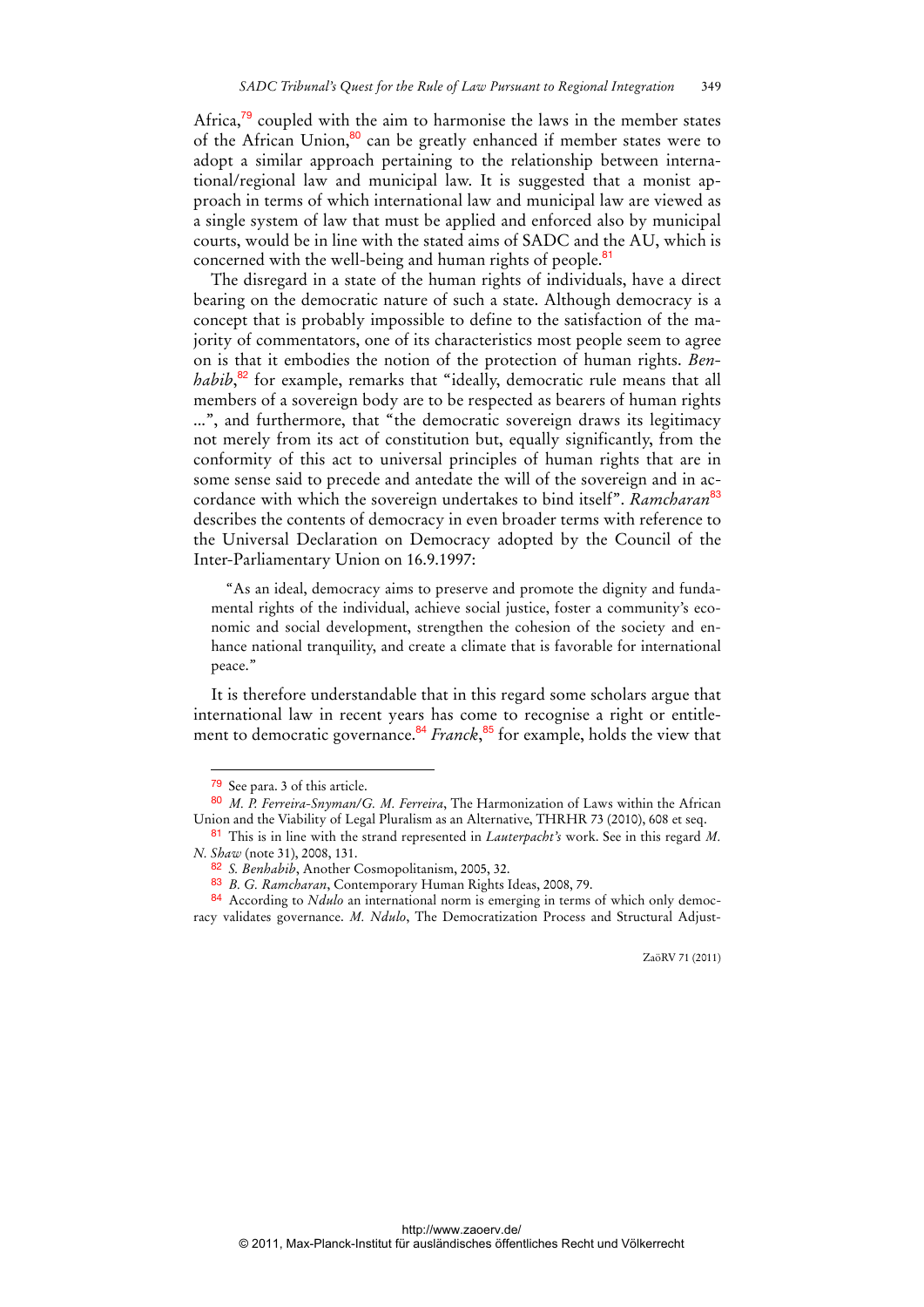the entitlement to democracy in international law has developed on both a normative and a customary level. Not only has it evolved as a system of rules but also it is evident in the practice of states and organisations. He submits that this development in international law has gone through three phases, namely the normative entitlement to self-determination, the normative entitlement to free expression as a human right and the normative entitlement to a participatory electoral process. Although he suggests that the entitlement to democracy already enjoys a high degree of legitimacy, he also concedes that the entitlement is not yet entirely coherent.

If the current situation in Zimbabwe as it is reflected by the judgment of the SADC Tribunal is measured against these arguments, it would seem fully justifiable to describe Zimbabwe as being undemocratic since the majority opposition party have been denied victory through elections that have been manipulated and rigged by the ruling party. $86$  Fortunately, the current situation can be reversed insofar as Zimbabwe still retains some elements of democratic rule, for, as *Ramcharan*<sup>87</sup> points out, democracy is "the only political system that has the capacity for self-correction". It is hoped that the constitutional review currently underway in Zimbabwe will achieve exactly that.<sup>88</sup>

Lastly, the democratic entitlement of the people of SADC, as incorporated in the Treaty, may also (in theory) provide the basis for prodemocratic intervention (PDI).89 The Organ on Politics, Defence and Security (OPDS) also has as one of its key principles the observance of human

85 *T. M. Franck*, The Emerging Right to Democratic Governance, AJIL 86 (1992), 90 et seq. See also *J. Crawford*, Democracy and International Law, BYIL 64 (1993), 113 et seq.

86 *R. K. Edozie*, Reconstructing the Third Wave of Democracy: Comparative African Democratic Politics, 2009, 135.

87 *B. G. Ramcharan* (note 83), 79.

88 In June 2010, Zimbabwe has launched a programme to rewrite the country's constitution before the general elections planned for 2011. See http://www.presstv.ir.

89 See for a discussion *J. I. Levitt*, in: J. I. Levitt (ed.), Africa Mapping New Boundaries in International Law, 2009, 103 et seq. The dire situation in Zimbabwe may also invoke the discourse concerning "humanitarian intervention". See, however, J. I. Levitt (note 89), 109 et seq. for a discussion of the distinction between the concepts.

ZaöRV 71 (2011)

-

ment in Africa, Ind. J. Global Legal Stud. 10 (2003), 336 On 338 he points out that many international institutions as well as individual states have formulated good governance standards as requirements for their development assistance activities. This has brought about the following consequences: "Democracy is ... well on the way to becoming a global entitlement, one that will be increasingly promoted and protected by international collective processes. We are witnessing a change in international law, and as a result, the legitimacy of each government will someday be measured by international rules and processes. We may not be quite there, and this norm is still challenged, but we can see the outlines of this new world in which citizens of each state will look increasingly to international law and organizations to guarantee their democratic entitlement."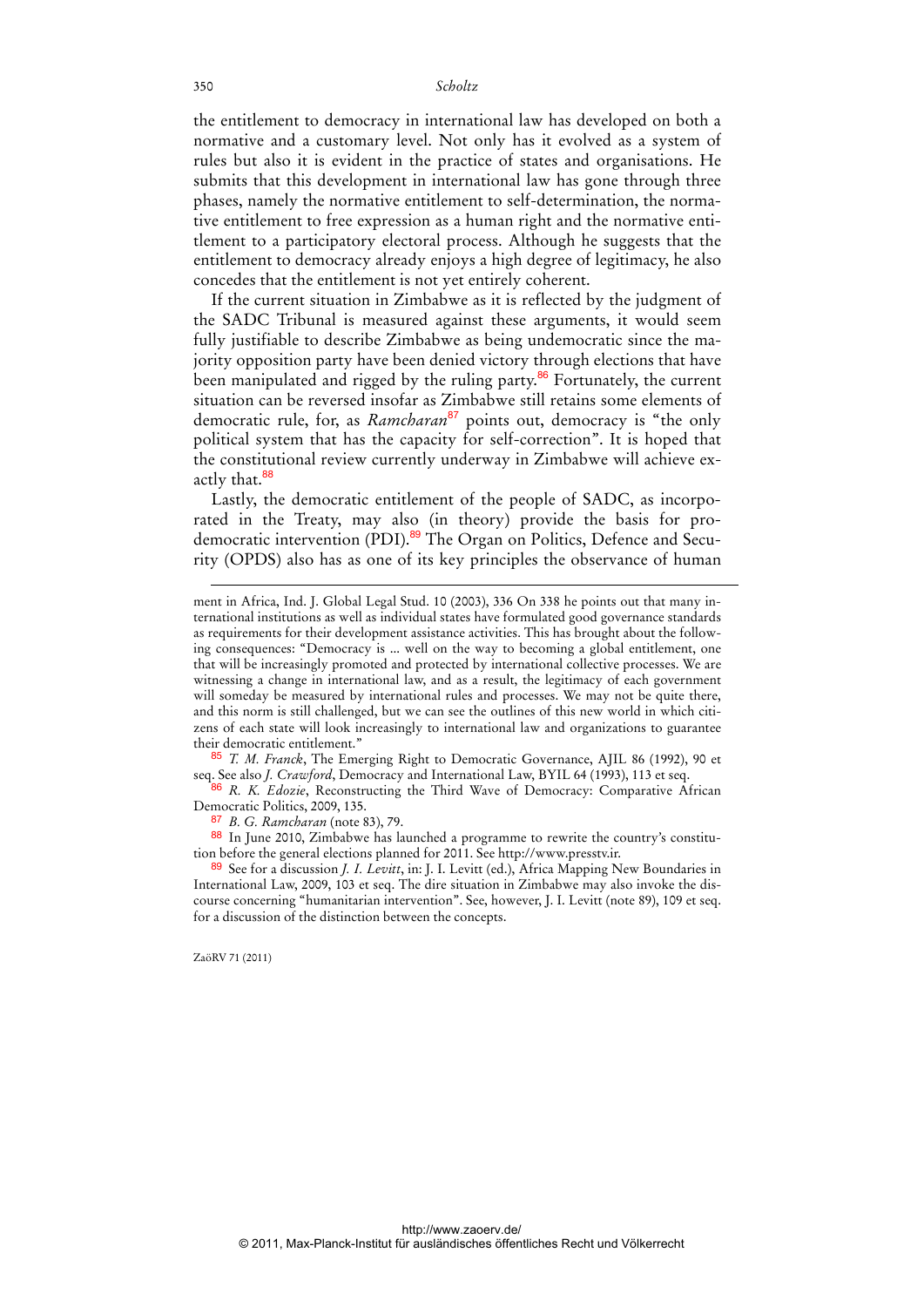rights, democracy and the rule of law. Objective (g) states that where diplomatic efforts fail, the OPDS is responsible for recommending punitive measures to the Summit.

## **3. Regional Integration**

 $\overline{a}$ 

The rule of law is also an important basis for regional integration. It must be borne in mind that it is the objective of SADC to "achieve development and economic growth, alleviate poverty, enhance the standard and quality of life of the people of Southern Africa and support the socially disadvantaged through regional integration".<sup>90</sup> Regional Economic Communities (RECs), such as SADC, have an important role to play in the "gradual attainment of the objectives of the Union",<sup>91</sup> which includes the acceleration of the "political and socio-economic integration of the continent<sup>"92</sup> on the basis of *inter alia* the respect for democratic principles, human rights, the rule of law and good governance.<sup>93</sup> Thus, the Tribunal has an important role to play pursuant to sub-regional, and ultimately continental integration<sup>94</sup> based on,

- 92 Art. 3 lit. (c) Constitutive Act.
- 93 Art. 3 lit. (m) Constitutive Act.

<sup>90</sup> Art. 5 para. 1 lit. (a) Treaty. Art. 6 para. 1 reads that Member states shall undertake "to adopt adequate measures to promote the achievement of the objectives of SADC, and shall refrain from taking any measure likely to jeopardise the sustenance of its principles, the achievement of its objectives and the implementation of the provisions of this Treaty". African leaders view regional integration as a response to the challenges of globalisation and the marginalisation of the African continent. See *M. Spicer*, in: J. B. Macedo/O. Kabbaj, Regional Integration in Africa, (2002), 163 et seq.; *T. Murithi*, The African Union Pan Africanism Peacebuilding and Development, (2005) 5; *M. Ndulo*, The Need for Harmonization of Trade Laws in SADC, African Yearbook of International Law 4 (1996), 222 and *R. J. Langhammer/U. Hiemenz*, Regional Integration among Developing States Opportunities, Obstacles and Options, (1990). Regarding regional integration and SADC *R. Davies*, in: P. H. Baker/A. Boraine (eds.), South Africa and the World Economy in the 1990s, 1993, 217 et seq. See also *M. Lundahl/L. Petersson*, in: M. Lundahl (ed.), Globalization and the Southern African Economies, (2004), 92 et seq. See, however, *A. Smith*, in: V. Cable/D. Henderson (eds.), Trade Blocs? The Future of Regional Integration, 1994, 17 et seq.

<sup>91</sup> See Art. 3 lit. (l) Constitutive Act of the African Union.

<sup>94</sup> SADC serves as one of the building blocks of the African Economic Community (AEC). See Art. 88 Treaty Establishing the African Economic Community of 1991 read with Art. 3 Constitutive Act of the African Union. See also the Protocol on Relations between the African Economic Community and the Regional Economic Communities of 1998. The Protocol on the Relations between the African Union and the Regional Economic Communities will replace the latter Protocol when it enters into force. See on the complex relationship between the AU, AEC and RECs *R. Frimpong Oppong*, The African Union, the African Economic Community and Africa's Regional Economic Communities: Untangling a Complex Web, AJICL 18 (2010), 92 et seq.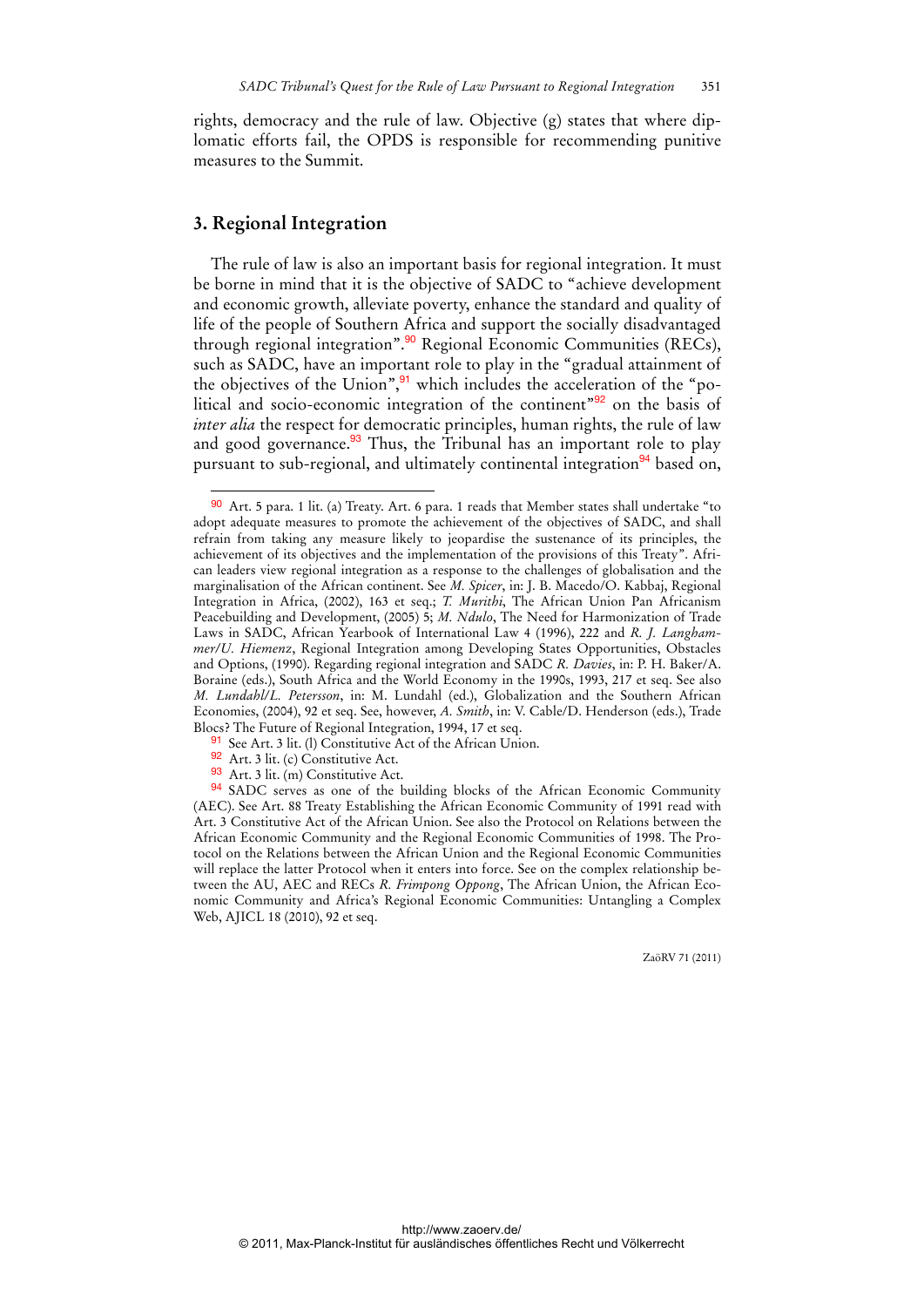amongst others, the principles of the rule of law, democracy and human rights. It is therefore that the SADC Treaty provides for an independent tribunal, which should promote the objectives and interests of the community and not merely certain Member states.<sup>95</sup> Member States have given the Tribunal real competence and in this manner "have already taken a step towards granting certain autonomy to the process of integration".<sup>96</sup>

In this regard, *Metcalf* and *Papageorgiou*, as a result of a comparative study on courts of regional integration, opine that:

"There are many positive aspects to the role and need for regional courts. In systems of integration there is a genuine need for an independent court with its own jurisdiction. Regional courts with wide jurisdiction strengthen the federal or common system. The court will have an interest in safeguarding the interests and integrity of the common system. Furthermore, ... a court underlines that the common system is a system based on law and order and respect for the rule of  $\mathrm{law}$ ."97

The rejection of Zimbabwe of the Tribunal and its decision may, however, point to a rejection of the pooling of sovereignty in this regard. It seems that SADC Members often do not have the political will to commit themselves to the process of regional integration.<sup>98</sup> SADC Members frequently cling to their own sovereignty and guard vigilantly against any possible erosion thereof.<sup>99</sup> Member states may therefore be reluctant to allow the SADC Tribunal to interfere with their state sovereignty and this may restrict the role of the Tribunal. The lack of political will make it difficult for the Tribunal to function effectively. Thus, the rulings of the Tribunal may have no or little impact on the national law of Member states. Sanctions may have an influence on the impact of rulings of regional courts.<sup>100</sup> The SADC Protocol provides that the decisions of the Tribunal are "final and binding".<sup>101</sup> However, enforcement of the decisions of the Tribunal is

ZaöRV 71 (2011)

<sup>95</sup> In terms of Article 17 para. 1 Treaty "Member States shall respect the international character and responsibilities of SADC, the Executive Secretary and other staff of SADC, and shall not seek to influence them in the discharge of their functions". Art. 17 para. 2 Treaty further reads that "the members of the Tribunal ... shall not seek or receive instructions from any Member States".

<sup>96</sup> *K. Nyman Metcalf/I. Papageorgiou*, Regional Integration and Courts of Justice, 2005, 109.

<sup>97</sup> Tribunal, 107.

<sup>98</sup> African Economic Outlook (2002), 35.

<sup>99</sup> *M. Schoeman*, in: M. E. Muller/B. de Gaay Fortman (eds.), From Warfare to Welfare: Human Security in a Southern African Context, 2004 66 et seq. See also Opening Remarks for the ICM by Mr *Trevor Manuel* http://www.sadc.int.

<sup>100</sup> See *K. Nyman Metcalf/I. Papageorgiou* (note 96), 117.

<sup>101</sup> Art. 24 para. 3 Protocol.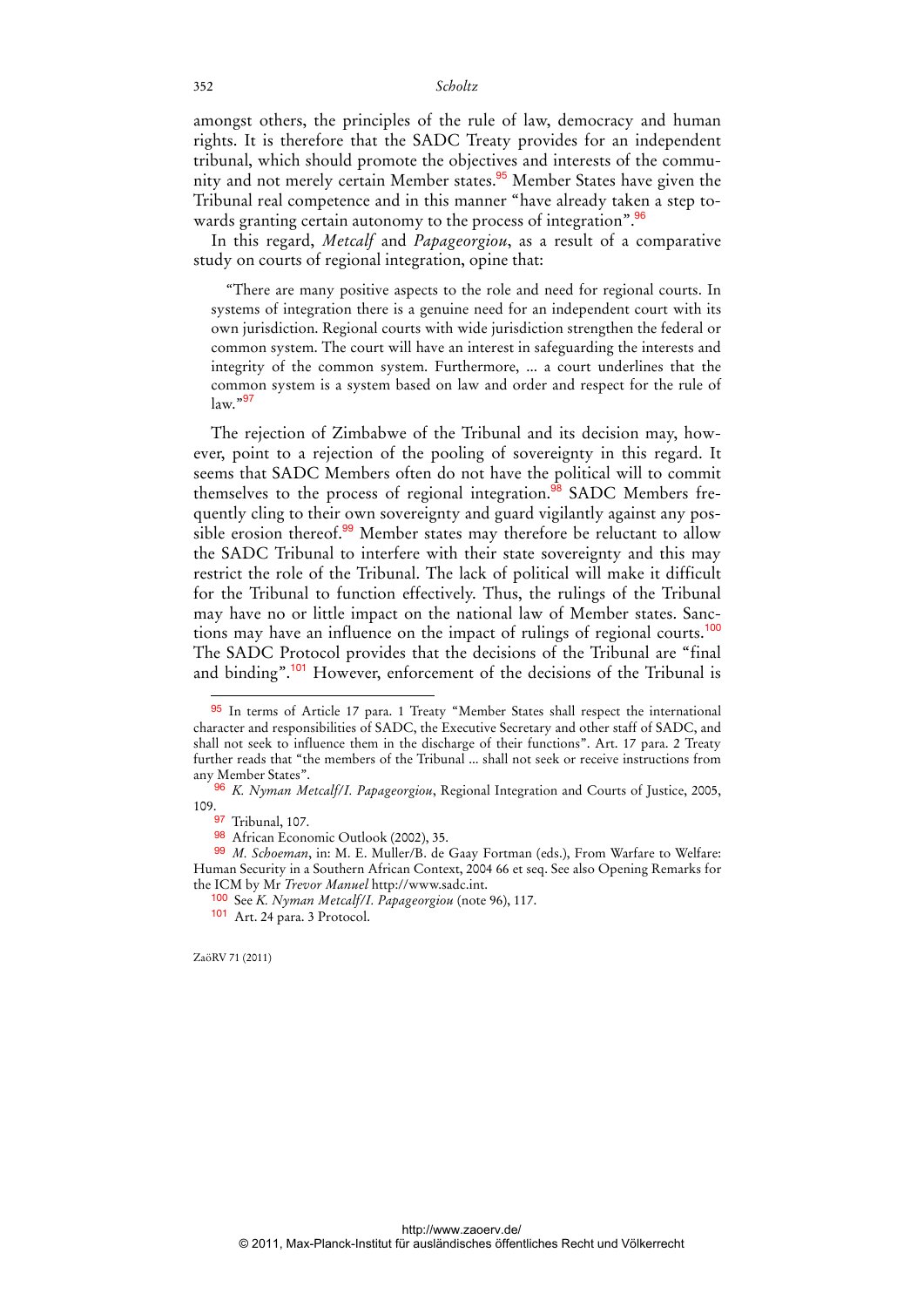dependent on the Member States. Art. 32 of the Protocol makes provision for the enforcement of decisions of the Tribunal through domestic civil law procedure governing the registration and enforcement of foreign judgements in the territory of the State in which the judgement is to be enforced.<sup>102</sup> Thus, States have an obligation to take all measures to execute the decisions of the Tribunal.<sup>103</sup> Any party may refer non-compliance of a State with a decision to the Tribunal.<sup>104</sup> Accordingly, the Tribunal may report a finding of failure to comply with a decision of the Tribunal to the Summit "for the latter to take appropriate action".<sup>105</sup> Appropriate action may be in the form of the imposition of sanctions against a Member State who are in non-compliance.<sup>106</sup> The sanctions are not specified since it is the responsibility of the Summit to determine this on a case-by-case basis.<sup>107</sup> The Summit is the supreme policy-making body of SADC and consists of the Heads of State or Government of all Member States, which meets on an annual basis.<sup>108</sup> The decisions of the Summit are taken on the basis of consensus and have a binding nature.<sup>109</sup> The problem in this regard is that the Summit is extremely reluctant to take punitive measures against a Member State.<sup>110</sup> The Zimbabwean example suffices as a good example in this regard. Furthermore, it may prove to be difficult to reach consensus even when the Summit is of the intent to impose sanctions against a Member State. A further problem is non-specification of the measures that the Summit may impose. Thus, in practice the Tribunal is a tiger without teeth. Member States will decide whether they want to adhere to the decisions or not since the chances of the imposition of real sanctions against a rogue state are very

<sup>102</sup> Art. 32 para. 3 Protocol states that "Decisions of the Tribunal shall be binding upon the parties to the dispute in respect of that particular case and enforceable within the territories of the States concerned."

<sup>103</sup> Art. 32 para. 2 Protocol.

<sup>104</sup> Art. 32 para. 4 Protocol.

<sup>105</sup> Art. 32 para. 5 Protocol.

<sup>106</sup> Art. 33 para. 1 Protocol.provides for the imposition of sanctions against Member states who "(a) persistently fails, without good reason, to fulfil obligations assumed under this Treaty." and "(b) implements policies which undermine the principles and objectives of SADC".

<sup>107</sup> Article 33 para. 2 Protocol.

<sup>108</sup> Article 10 paras. 1 and 5 Treaty.

<sup>109</sup> Article 10 para. 8 Protocol.

<sup>110</sup> SADC is sometimes criticized for being an "old boys club" where political leaders show loyalty to one another. *F. Söderbaum*, in: M. Telò (ed.), European Union and New Regionalism Regional Actors and Global Governance in a Post-Hegemonic Era, 2007, 195.

ZaöRV 71 (2011)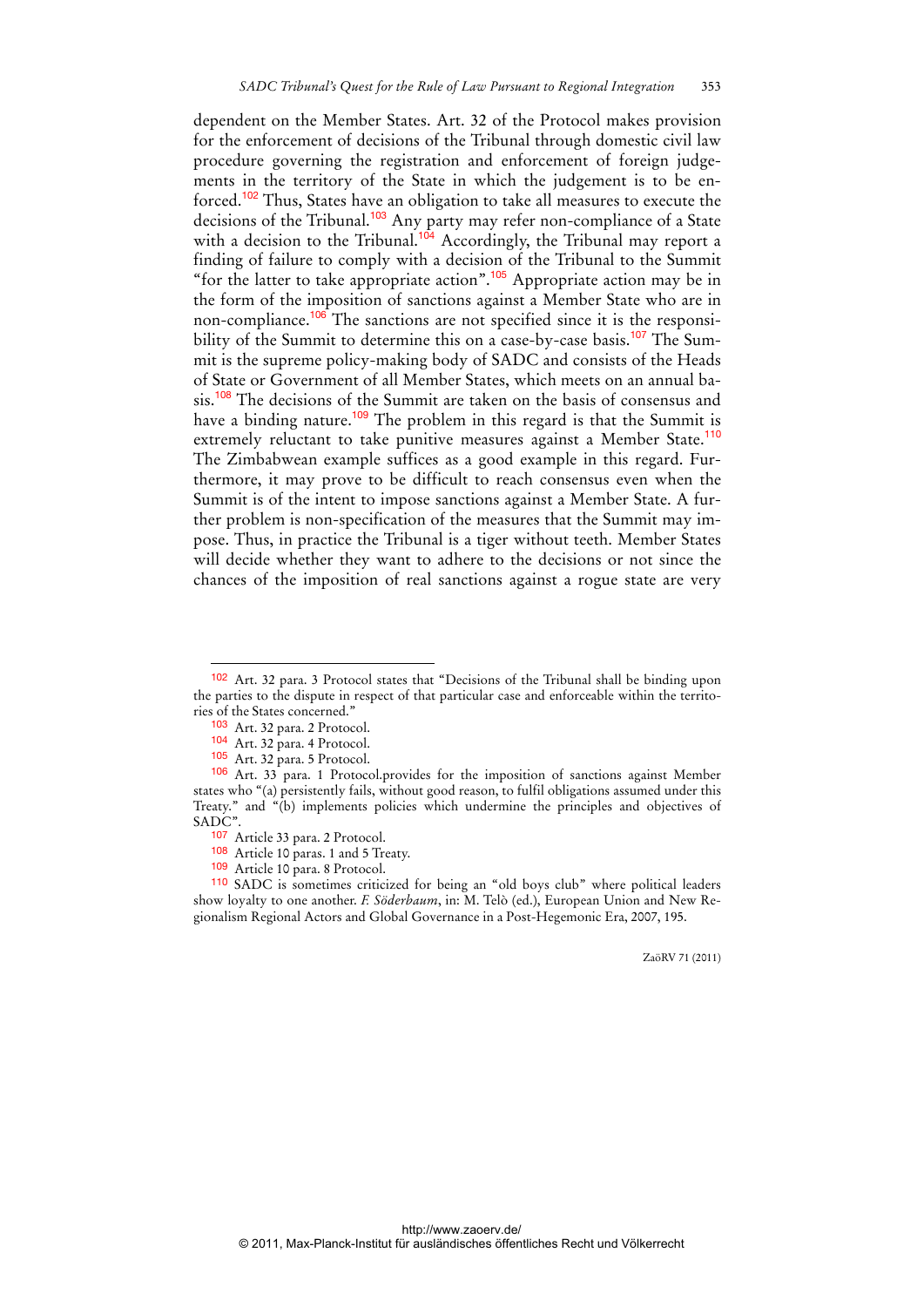slim.<sup>111</sup> It is in this regard that the viewpoint of *Metcalf* and *Papageorgiou* seem to be especially relevant for the SADC Tribunal since they opine that a

"system of the rule of law with basic respect for its rulings is in any event necessary. This is one reason it is difficult to consider how a court would deliver in the African Union, a system consisting of several members that seriously lack democracy and respect for the rule of law."<sup>112</sup>

The response of the Zimbabwean government to the decision is illustrative of a lack for the respect of the rule of law. The SADC Tribunal has on two occasions found that the Government of Zimbabwe is in breach and contempt of the previous orders of the court.<sup>113</sup> In reaction to the decisions of the Tribunal, the Zimbabwean government has formally withdrawn from any legal proceedings involving the SADC Tribunal until the Protocol on Tribunal and the Rules of Procedure Thereof of the court is ratified by at least two-thirds of the bloc's membership. In a letter dated 7.8.2009, and delivered to the registrar of the Tribunal, Legal Affairs Minister *Patrick Chinamasa* stated that the court did not exist by law and any decisions against Zimbabwe are therefore considered null and void.<sup>114</sup> The withdrawal of the Zimbabwean government is in defiance of its obligations in terms of the Treaty. The establishment and validity of the Tribunal is not subject to the ratification of the Protocol since Art. 9 para. 1 lit. (f) of the Treaty states that the Tribunal is "hereby established". Art. 16 para. 2 accordingly states that the "composition, powers, functions, procedures and other related matters governing the Tribunal shall be prescribed in a Protocol adopted by the Summit". Thus, the Tribunal has already been established in terms of the Treaty and its decisions are final and binding.<sup>115</sup> The Protocol merely regulates the matters as provided for in Art. 16 para. 2 of the Treaty. The actions of the Zimbabwean government also defeat the objects and purpose of the Protocol prior to its entry into force in contravention of Art. 18 of the Vienna Convention on the Law of Treaties of 1969. The government's breach of the SADC Treaty is also in contravention of the

ZaöRV 71 (2011)

<sup>111</sup> See in relation to SADC interventions *A. van der Vleuten*, in: A. Ribeiro Hoffmann/J. M. van der Vleuten, Closing or Widening the Gap? Legitimacy and Democracy in Regional Integration Organizations, 2007, 158 et seq.

<sup>112</sup> See *K. Nyman Metcalf/I. Papageorgiou* (note 96), 118. This situation is, however, not only applicable to Africa. See *J. Allain*, A Century of International Adjudication The Rule of Law and Its Limits, 2000, 183.

<sup>113</sup> *Mike Campbell (Pty) Limited and Others and the Republic of Zimbabwe* Case No. SADC (T) 11/08 and *William Michael Campbell, Richard Thomas Etheredge and the Republic of Zimbabwe* Case No. SADC (T) 03/2009.

<sup>114</sup> http://english.peopledaily.com.cn.

<sup>115</sup> Art. 16 para. 5 Treaty.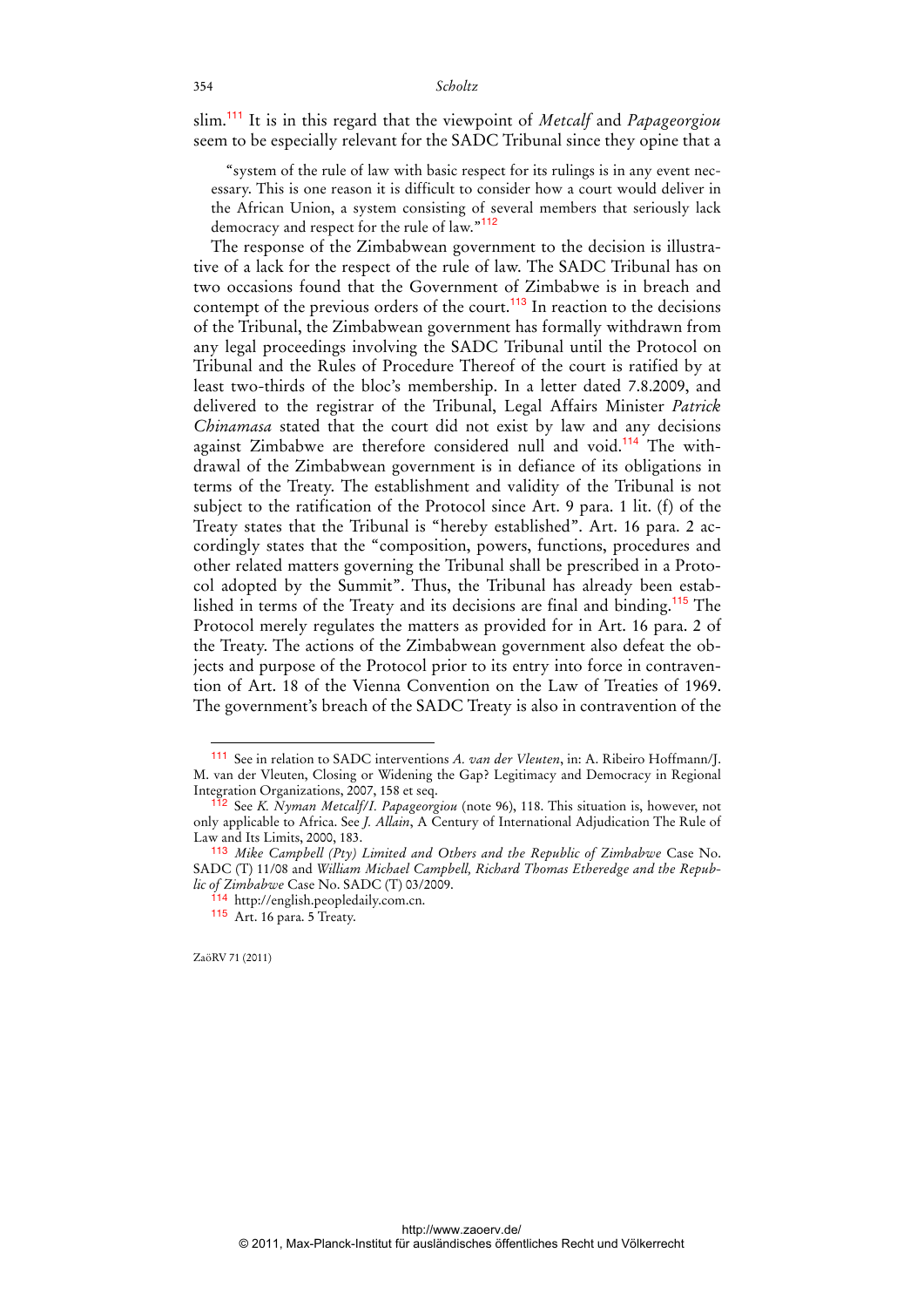*pacta sunt servanda* provision of Art. 26 of the Vienna Convention. Thus, it is impossible for the Zimbabwean government to withdraw from the Tribunal. The only available option for Zimbabwe would be to withdraw from SADC in accordance with Art. 34 of the Treaty.

The Zimbabwean High Court also refused to register the decision of the SADC tribunal.<sup>116</sup> It is interesting to note that the Court did not base its decision on the validity of the Tribunal. The Court confirmed that the general rule is that public policy dictated that the tribunal's decisions, made within the confines of its international jurisdictional competence, be recognised and enforced in Zimbabwe.<sup>117</sup> The Court, however, stated that the application of the general rule must be subjected to the consideration of the facts of each case as well as the legal and practical consequences of the recognition and the enforcement of the decision.<sup>118</sup> The Court then decided that:

"If the tribunal's judgment were to be registered ... the Government would be required to contravene and disregard what Parliament has specifically enacted in Section 16B ... This ... cannot be countenanced as a matter of law, let alone as an incident of public policy.<sup>119</sup> In effect, enforcement of the decision ... would ultimately necessitate the Government having to reverse all the land acquisitions that have taken place since 2000. This programme ... is quintessentially a matter of public policy."<sup>120</sup>

The Court accordingly acknowledges the legitimate expectation of the applicants that Zimbabwe complies with the SADC treaty and the decision of the Tribunal.<sup>121</sup> The Court, however, states that a greater number of Zimbabweans have a legitimate expectation that the Government will implement the land reform programme.<sup>122</sup> Thus, the Court finds that "Given these countervailing expectations, public policy as informed by basic utilitarian precept would dictate that the greater public good must prevail and therefore the registration and consequent enforcement of the judgement would be contrary to the public policy of the country".<sup>123</sup>

It is clear that the decision of the Court is incorrect since the judge did not address the relationship between international law (SADC Treaty law)

 $\overline{a}$ 

<sup>116</sup> *Gramara (Private) Limited and Colin Bailie Cloete v Government of the Republic of Zimbabwe and Attorney-General of Zimbabwe and Norman Kapanga* HH-169 2009.

<sup>117</sup> Tribunal, 16.

<sup>118</sup> Tribunal, 16.

<sup>119</sup> Tribunal, 18.

<sup>120</sup> Tribunal, 19.

<sup>121</sup> Tribunal, 19. 122 Tribunal, 19.

<sup>123</sup> Tribunal, 19.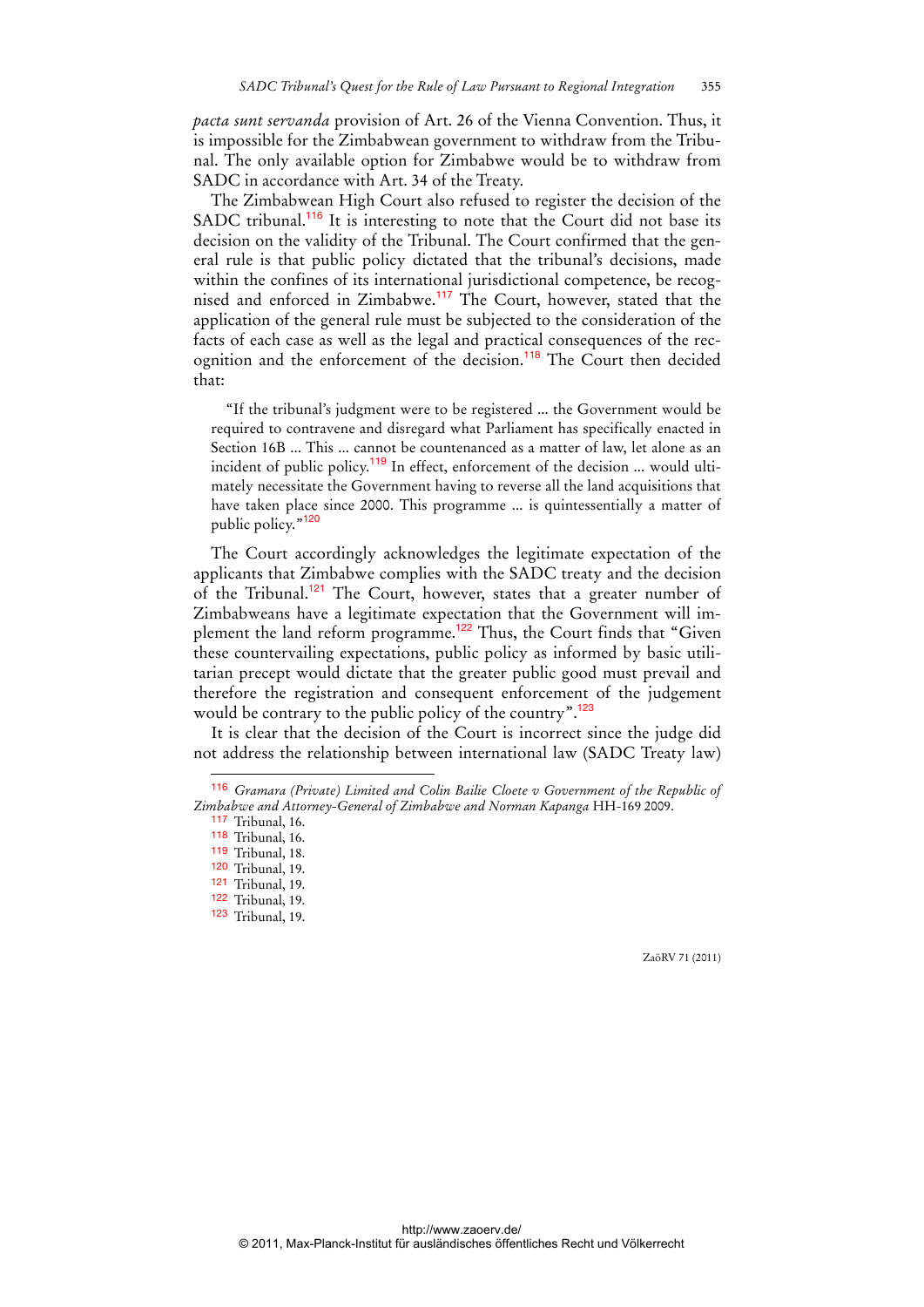and Zimbabwean municipal law. The decision results in non-compliance with international obligations and municipal law is invoked as a justification for the failure to carry out an international agreement.<sup>124</sup> The court in effect departs from the common ground, which the rule of law creates amongst courts of democracies pursuant to the promotion of human rights.

In reaction to the flawed decision of the Supreme Court of Zimbabwe commercial farmers *Louis Fick*, *William Michael Campbell* and *Richard Etheredge*, the Commercial Farmers' Union of Zimbabwe and the Southern African Commercial Farmers' Alliance – Zimbabwe again lodged an application at the SADC Tribunal to hold the Government of Zimbabwe in contempt and refer the matter to the Summit.<sup>125</sup>

It is clear that the Zimbabwean government is unwilling to give effect to the rulings of the SADC Tribunal, which means that the applicants are left without relief in the matter. It is in this regard interesting to note that the applicants decided to make use of the courts of one of the Member States of SADC to implement the decisions of the Tribunal. The North Gauteng High Court of South Africa was approached and the Court registered the decisions of the SADC Tribunal of 28.11.2008 and 5.6.2009.<sup>126</sup> The Court also confirmed a cost order of the Tribunal. This implies that nondiplomatic assets of the Zimbabwean government may be seized for the execution of the cost order.

It is interesting to note that in effect a national court of a Member State of SADC is used to enforce the decision of the Tribunal; thus giving effect to Arts 6(1),  $(4)^{127}$ ,  $(5)^{128}$  and 16(5) of the Treaty. In this manner, the North Gauteng High Court played an important role in the enforcement of the SADC Treaty.<sup>129</sup> The latter example may be a positive development, which could address the deficiencies concerning the enforcement of SADC decisions. Courts of Member States, in particular of South Africa, could play a complementary role in the adjudication of regional disputes. This model of

<sup>124</sup> See Art. 27 Vienna Convention. The decision of the Court warrants extensive analysis. However, it is not the intent of the authors to dissect the decision. This decision deserves reference in this article since it is indicative of the lack of the rule of law in Zimbabwe and the approach of the Zimbabwean government towards international law.

<sup>125</sup> http://www.thezimbabwean.co.uk

<sup>126</sup> *Louis Karel Fick and Others v Government of the Republic of Zimbabwe* unreported Case No. 7781/2009 (NGHC), decided on 25.2.2010.

<sup>&</sup>lt;sup>127</sup> "Member States shall take all steps necessary to ensure the uniform application of this Treaty.'

<sup>&</sup>lt;sup>128</sup> "Member States shall take all necessary steps to accord this Treaty the force of national law."

<sup>129</sup> See on the role of domestic courts in treaty enforcement *D. Sloss* (ed.), The Role of Domestic Courts in Treaty Enforcement, 2009.

ZaöRV 71 (2011)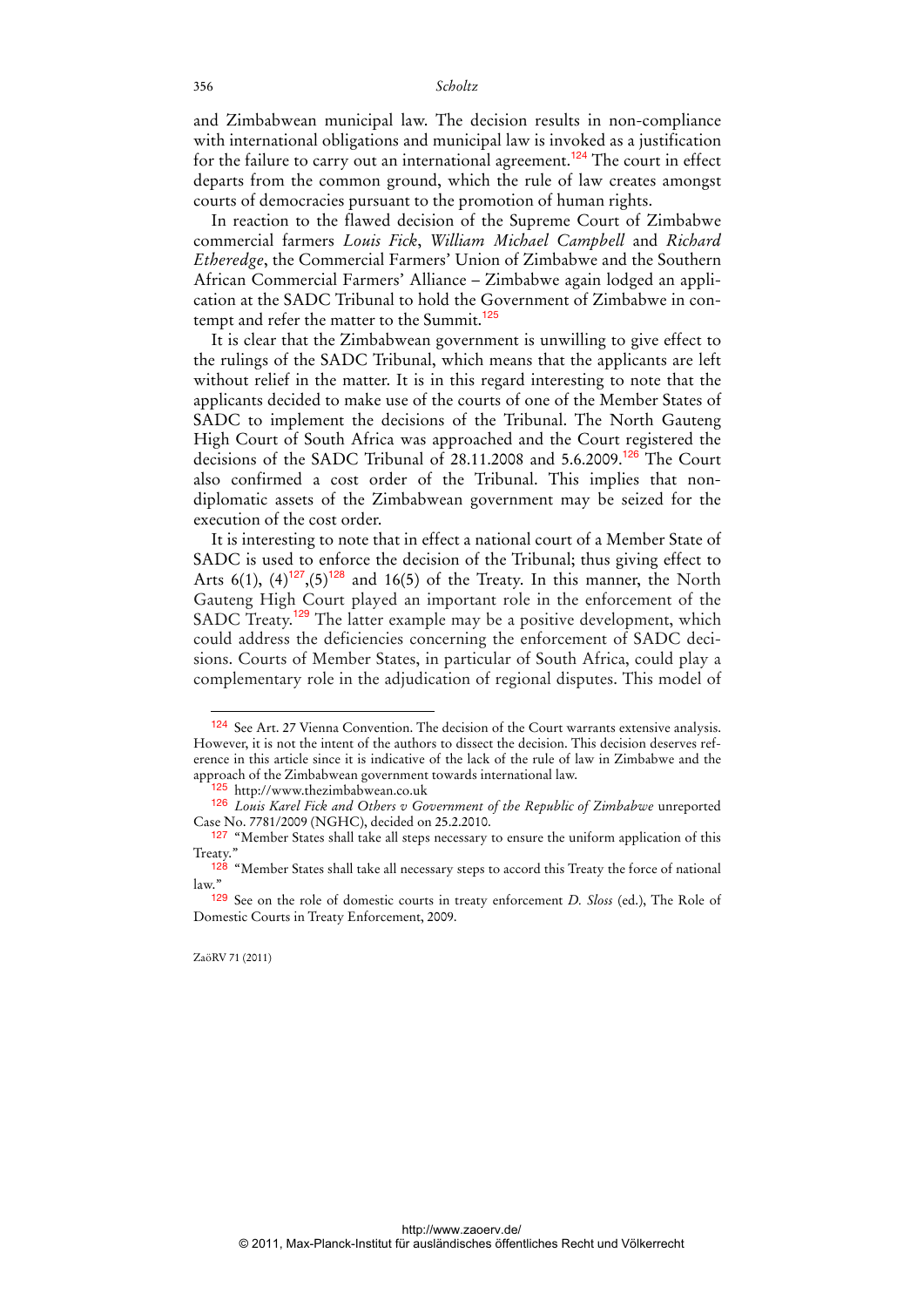governance supposes that domestic courts where the rule of law is entrenched may act as guardians of the regional (and therefore) international rule of law.

## **IV. Conclusion**

The adjudication of the *Mike Campbell* saga by the SADC tribunal serves as an example of an adjudicative body, which participates in a loose network of courts and tribunals that operate on the basis of the rule of law in order to strengthen human rights. The judgment of the SADC Tribunal superseded the judgments of Zimbabwean municipal courts in order to give effect to the regional (and international) adherence to human rights among (supposedly) democratic Member States of SADC. This phenomenon should be understood against the regional integration project in Southern Africa and the whole of Africa. Adherence to the rule of law at a regional level is vital for sub-regional and regional integration since it is important that Member States operate in a predictable environment that builds trust between democratic Members, which may provide the basis for beneficial cooperation aimed at the sustainable development of the people.

The blatant disregard of Zimbabwe for the rule of law and consequently human rights unfortunately has a negative effect on the regional integration initiative of the Members of SADC since it erodes the important bedrock for this project. It also seems that leaders of states still lack political will to give true effect to the meaning and intent of the Treaty. However, all is not lost as a South African court acted as a member of the community of courts to enforce the sub-regional rule of law in order to ensure that another member of the community's decision, the Tribunal, was given effect. It is, however, imperative that the Summit acts and sanctions Zimbabwe in order to save the rule of law and the reputation of SADC from the actions of a Member state that blatantly contravenes the founding principles thereof. In this regard, it must be noted that the most recent development concerning the SADC Tribunal has been a decision by the regional heads of state and government to have the role and functions of the Tribunal reviewed by professionals and experts. In the meantime, the Tribunal may not entertain any new cases, but may deal with those at hand.<sup>130</sup> However, the Zimbabwean President insists that the SADC Tribunal's functioning has been suspended for at least six months pending the review of its mandate and operations.<sup>131</sup>

 $\overline{a}$ 

<sup>130</sup> http://www.zimeye.org.

<sup>131</sup> http://nehandaradio.com.